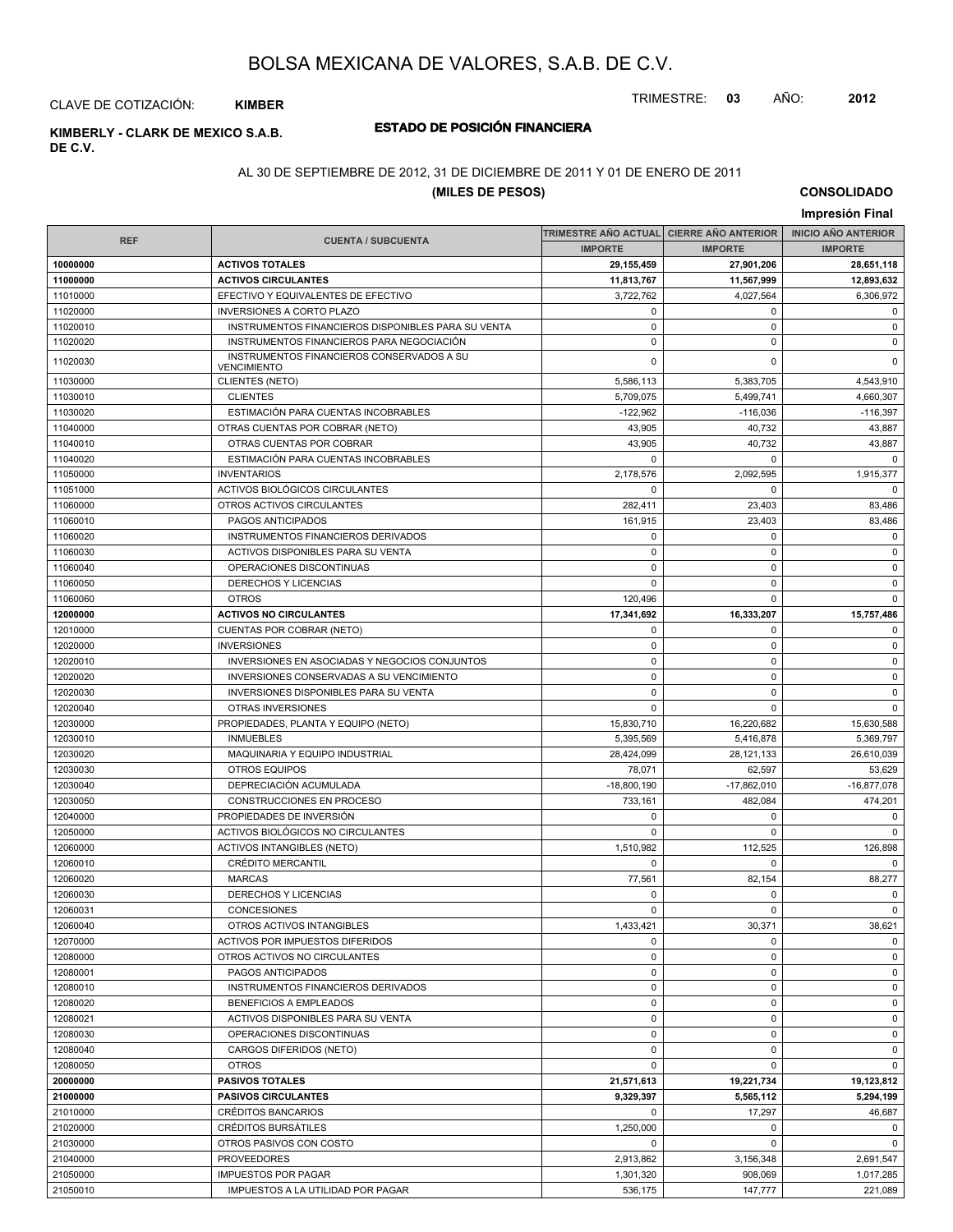TRIMESTRE: **03** AÑO: **2012**

CLAVE DE COTIZACIÓN: **KIMBER**

**DE C.V.**

# **ESTADO DE POSICIÓN FINANCIERA KIMBERLY - CLARK DE MEXICO S.A.B.**

#### AL 30 DE SEPTIEMBRE DE 2012, 31 DE DICIEMBRE DE 2011 Y 01 DE ENERO DE 2011

#### **(MILES DE PESOS)**

**CONSOLIDADO Impresión Final**

|            |                                                                                     | TRIMESTRE AÑO ACTUAL CIERRE AÑO ANTERIOR |                | <b>INICIO AÑO ANTERIOR</b> |
|------------|-------------------------------------------------------------------------------------|------------------------------------------|----------------|----------------------------|
| <b>REF</b> | <b>CUENTA / SUBCUENTA</b>                                                           | <b>IMPORTE</b>                           | <b>IMPORTE</b> | <b>IMPORTE</b>             |
| 21050020   | OTROS IMPUESTOS POR PAGAR                                                           | 765,145                                  | 760,292        | 796,196                    |
| 21060000   | OTROS PASIVOS CIRCULANTES                                                           | 3,864,215                                | 1,483,398      | 1,538,680                  |
| 21060010   | <b>INTERESES POR PAGAR</b>                                                          | 143,043                                  | 74,948         | 73,413                     |
| 21060020   | <b>INSTRUMENTOS FINANCIEROS DERIVADOS</b>                                           | $\mathbf 0$                              | $\Omega$       | $\mathbf 0$                |
| 21060030   | <b>INGRESOS DIFERIDOS</b>                                                           | $\mathbf 0$                              | $\Omega$       | $\mathbf 0$                |
| 21060050   | <b>BENEFICIOS A EMPLEADOS</b>                                                       | 777,124                                  | 718,000        | 785,784                    |
| 21060060   | <b>PROVISIONES</b>                                                                  | 754,470                                  | 470,730        | 479,614                    |
| 21060061   | PASIVOS RELACIONADOS CON ACTIVOS DISPONIBLES PARA SU<br><b>VENTA CIRCULANTES</b>    | $\mathbf 0$                              | 0              | $\mathbf 0$                |
| 21060070   | OPERACIONES DISCONTINUAS                                                            | $\mathbf 0$                              | 0              | $\mathbf 0$                |
| 21060080   | <b>OTROS</b>                                                                        | 2,189,578                                | 219,720        | 199,869                    |
| 22000000   | PASIVOS NO CIRCULANTES                                                              | 12,242,216                               | 13,656,622     | 13,829,613                 |
| 22010000   | CRÉDITOS BANCARIOS                                                                  | $\mathsf 0$                              | 0              | 15,364                     |
| 22020000   | <b>CRÉDITOS BURSÁTILES</b>                                                          | 10,000,000                               | 11,250,000     | 11,250,000                 |
| 22030000   | OTROS PASIVOS CON COSTO                                                             | $\Omega$                                 | $\Omega$       | $\Omega$                   |
| 22040000   | PASIVOS POR IMPUESTOS DIFERIDOS                                                     | 1,819,841                                | 2,031,191      | 2,245,202                  |
| 22050000   | OTROS PASIVOS NO CIRCULANTES                                                        | 422,375                                  | 375,431        | 319.047                    |
| 22050010   | INSTRUMENTOS FINANCIEROS DERIVADOS                                                  | 185,178                                  | 155,309        | 102,551                    |
| 22050020   | <b>INGRESOS DIFERIDOS</b>                                                           | $\Omega$                                 | $\Omega$       | $\Omega$                   |
| 22050040   | <b>BENEFICIOS A EMPLEADOS</b>                                                       | 53,648                                   | 36,573         | $\mathbf 0$                |
| 22050050   | <b>PROVISIONES</b>                                                                  | $\mathbf 0$                              | 0              | $\mathbf 0$                |
| 22050051   | PASIVOS RELACIONADOS CON ACTIVOS DISPONIBLES PARA SU<br><b>VENTA NO CIRCULANTES</b> | $\mathbf 0$                              | 0              | $\pmb{0}$                  |
| 22050060   | OPERACIONES DISCONTINUAS                                                            | $\Omega$                                 | $\Omega$       | $\mathbf 0$                |
| 22050070   | <b>OTROS</b>                                                                        | 183.549                                  | 183,549        | 216,496                    |
| 30000000   | <b>CAPITAL CONTABLE</b>                                                             | 7,583,846                                | 8,679,472      | 9,527,306                  |
| 30010000   | CAPITAL CONTABLE DE LA PARTICIPACIÓN CONTROLADORA                                   | 7,583,846                                | 8,679,472      | 9,527,306                  |
| 30030000   | <b>CAPITAL SOCIAL</b>                                                               | 2,918,781                                | 2,926,238      | 2,954,415                  |
| 30040000   | <b>ACCIONES RECOMPRADAS</b>                                                         | $\mathbf 0$                              | $\mathbf 0$    | $\mathbf 0$                |
| 30050000   | PRIMA EN EMISIÓN DE ACCIONES                                                        | $\mathbf{0}$                             | 0              | $\mathbf 0$                |
| 30060000   | APORTACIONES PARA FUTUROS AUMENTOS DE CAPITAL                                       | $\mathbf 0$                              | $\mathbf 0$    | $\mathbf 0$                |
| 30070000   | OTRO CAPITAL CONTRIBUIDO                                                            | $\mathbf 0$                              | $\Omega$       | $\mathsf 0$                |
| 30080000   | UTILIDADES RETENIDAS (PERDIDAS ACUMULADAS)                                          | 4,840,665                                | 5,907,494      | 6,644,677                  |
| 30080010   | <b>RESERVA LEGAL</b>                                                                | 2,193                                    | 2,193          | 2,193                      |
| 30080020   | <b>OTRAS RESERVAS</b>                                                               | $\mathbf 0$                              | $\Omega$       | $\Omega$                   |
| 30080030   | <b>RESULTADOS DE EJERCICIOS ANTERIORES</b>                                          | 1,912,993                                | 2,346,509      | 6.642.484                  |
| 30080040   | RESULTADO DEL EJERCICIO                                                             | 2,925,479                                | 3,558,792      | $\mathbf 0$                |
| 30080050   | <b>OTROS</b>                                                                        | $\mathbf 0$                              | 0              | $\mathbf 0$                |
| 30090000   | OTROS RESULTADOS INTEGRALES ACUMULADOS (NETOS DE<br><b>IMPUESTOS)</b>               | $-175,600$                               | $-154,260$     | $-71,786$                  |
| 30090010   | GANANCIAS POR REVALUACIÓN DE PROPIEDADES                                            | $\mathbf 0$                              | $\Omega$       | $\mathbf 0$                |
| 30090020   | GANANCIAS (PERDIDAS) ACTUARIALES POR OBLIGACIONES<br><b>LABORALES</b>               | $-45,543$                                | $-45,543$      | $\mathbf 0$                |
| 30090030   | RESULTADO POR CONVERSIÓN DE MONEDAS EXTRANJERAS                                     | $-433$                                   | 0              | $\mathbf 0$                |
| 30090040   | CAMBIOS EN LA VALUACIÓN DE ACTIVOS FINANCIEROS<br>DISPONIBLES PARA SU VENTA         | $\mathbf 0$                              | $\Omega$       | $\mathbf 0$                |
| 30090050   | CAMBIOS EN LA VALUACIÓN DE INSTRUMENTOS FINANCIEROS<br><b>DERIVADOS</b>             | $-129,624$                               | $-108,717$     | $-71,786$                  |
| 30090060   | CAMBIOS EN EL VALOR RAZONABLE DE OTROS ACTIVOS                                      | $\mathsf 0$                              | 0              | 0                          |
| 30090070   | PARTICIPACIÓN EN OTROS RESULTADOS INTEGRALES DE<br>ASOCIADAS Y NEGOCIOS CONJUNTOS   | $\pmb{0}$                                | 0              | $\mathbf 0$                |
| 30090080   | OTROS RESULTADOS INTEGRALES                                                         | $\Omega$                                 | $\mathbf 0$    | $\mathbf 0$                |
| 30020000   | CAPITAL CONTABLE DE LA PARTICIPACIÓN NO CONTROLADORA                                | $\mathbf 0$                              | $\mathbf 0$    | $\mathbf 0$                |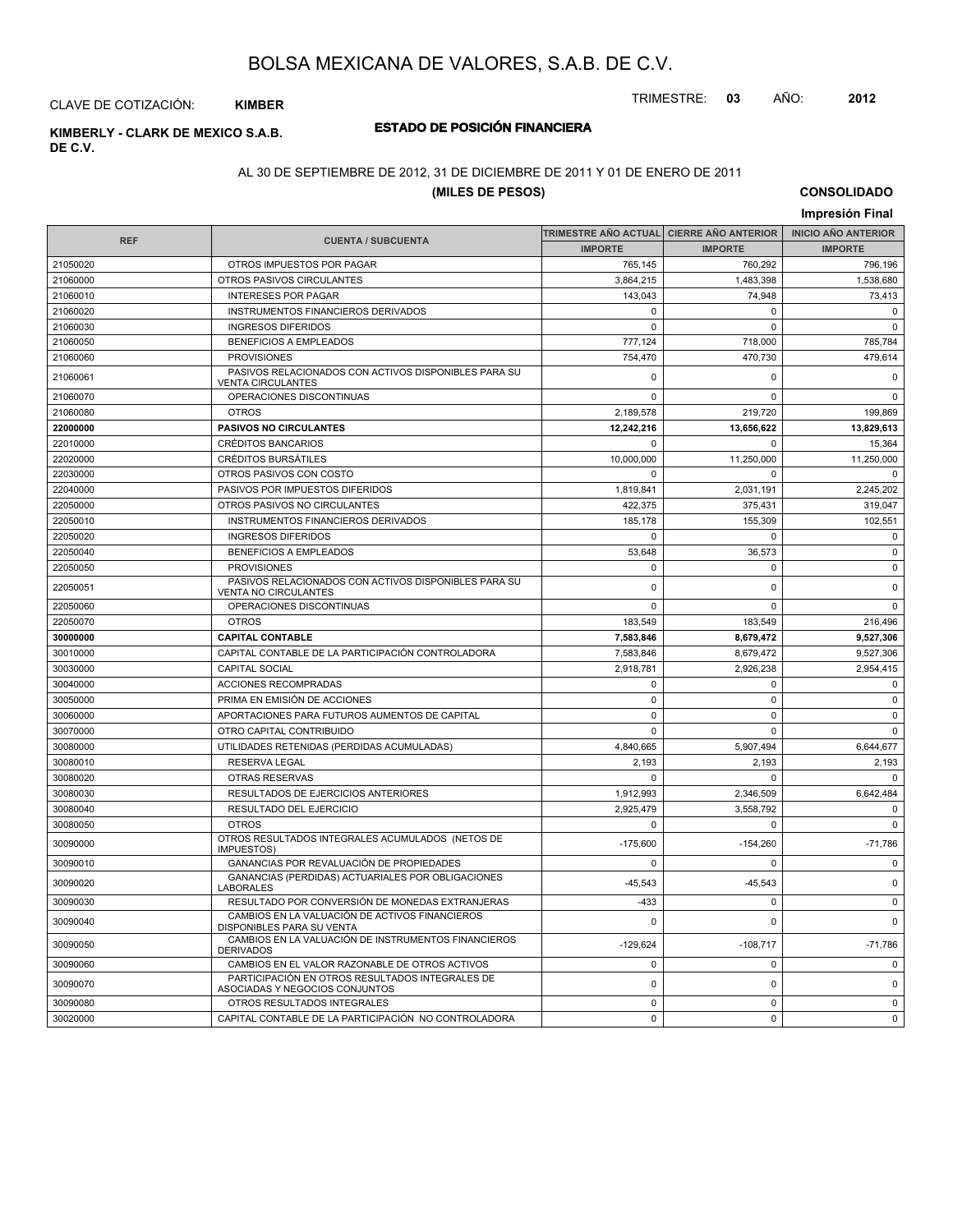TRIMESTRE: **03** AÑO: **2012**

#### CLAVE DE COTIZACIÓN: **KIMBER**

# **DE C.V.**

### **ESTADO DE POSICIÓN FINANCIERA KIMBERLY - CLARK DE MEXICO S.A.B. DATOS INFORMATIVOS**

#### AL 30 DE SEPTIEMBRE DE 2012, 31 DE DICIEMBRE DE 2011 Y 01 DE ENERO DE 2011

#### **(MILES DE PESOS)**

### **CONSOLIDADO**

|            |                                             |                             |                            | Impresión Final            |
|------------|---------------------------------------------|-----------------------------|----------------------------|----------------------------|
| <b>REF</b> | <b>CONCEPTOS</b>                            | <b>TRIMESTRE AÑO ACTUAL</b> | <b>CIERRE AÑO ANTERIOR</b> | <b>INICIO AÑO ANTERIOR</b> |
|            |                                             | <b>IMPORTE</b>              | <b>IMPORTE</b>             | <b>IMPORTE</b>             |
| 91000010   | PASIVOS MONEDA EXTRANJERA CORTO PLAZO       | 1,750,405                   | 1,798,565                  | 1,466,164                  |
| 91000020   | PASIVOS MONEDA EXTRANJERA LARGO PLAZO       | $\Omega$                    | 0                          | 15,364                     |
| 91000030   | CAPITAL SOCIAL NOMINAL                      | 8,584                       | 8,606                      | 8,704                      |
| 91000040   | CAPITAL SOCIAL POR ACTUALIZACIÓN            | 2,910,197                   | 2,917,632                  | 2,945,711                  |
| 91000050   | FONDOS PARA PENSIONES Y PRIMA DE ANTIGÜEDAD | 371,594                     | 375,619                    | 366,939                    |
| 91000060   | NUMERO DE FUNCIONARIOS (*)                  | $\Omega$                    | 0                          | 0                          |
| 91000070   | NUMERO DE EMPLEADOS (*)                     | 2,505                       | 2,535                      | 2,478                      |
| 91000080   | NUMERO DE OBREROS (*)                       | 4,826                       | 4,871                      | 4,525                      |
| 91000090   | NUMERO DE ACCIONES EN CIRCULACIÓN (*)       | 3,146,607,249               | 3,154,646,145              | 3,185,022,945              |
| 91000100   | NUMERO DE ACCIONES RECOMPRADAS (*)          | 36,720,396                  | 70,581,900                 | 108,271,200                |
| 91000110   | EFECTIVO RESTRINGIDO (1)                    | 0                           | 0                          | 0                          |
| 91000120   | DEUDA DE ASOCIADAS GARANTIZADA              | 0                           | 0                          | $\mathbf 0$                |

(\*) DATOS EN UNIDADES (1) ESTE CONCEPTO SE DEBERÁ LLENAR CUANDO SE HAYAN OTORGADO GARANTÍAS QUE AFECTEN EL EFECTIVO Y EQUIVALENTE DE EFECTIVO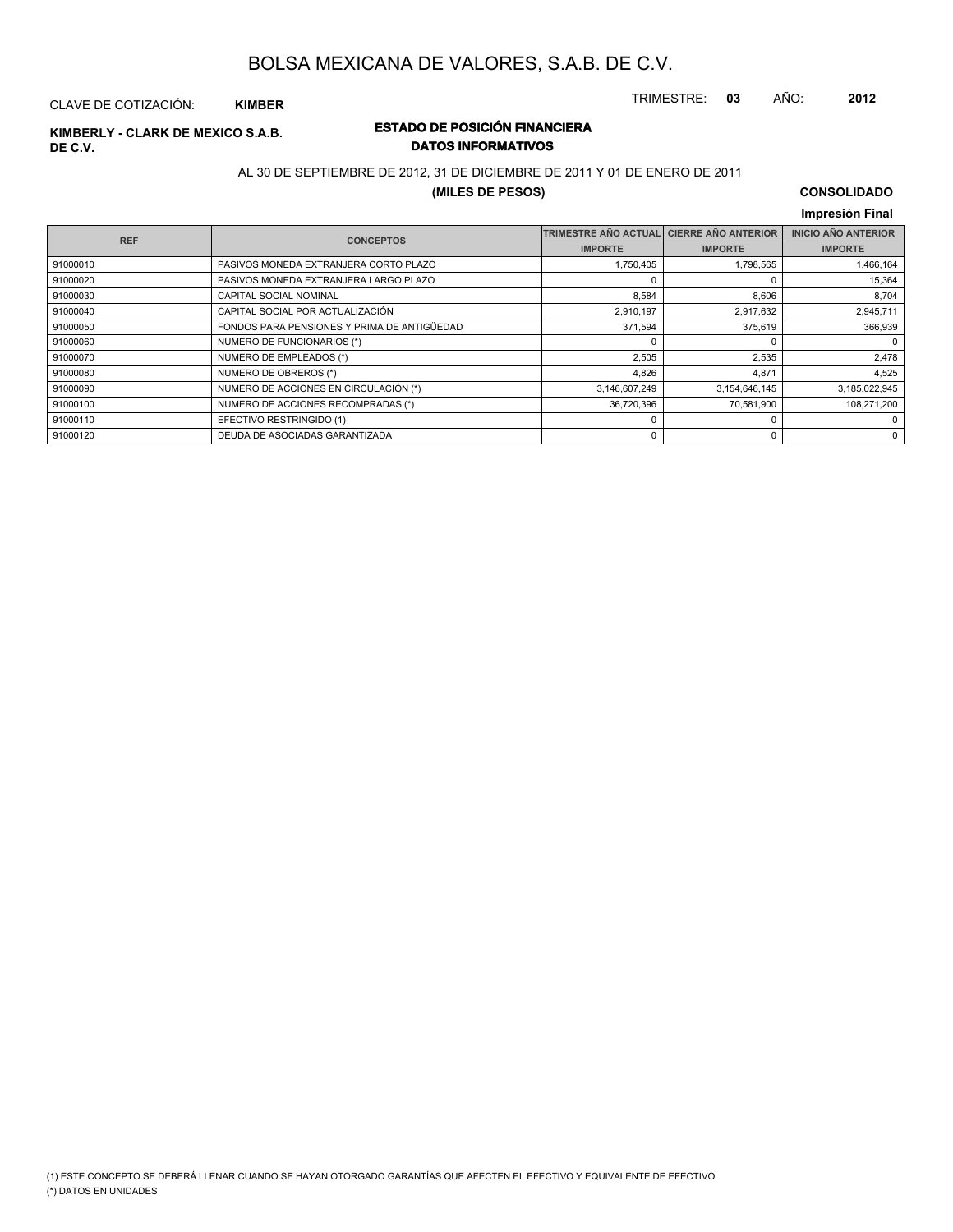**KIMBERLY - CLARK DE MEXICO S.A.B. DE C.V.** CLAVE DE COTIZACIÓN: **KIMBER** TRIMESTRE: **03** AÑO **2012**

#### **ESTADOS DE RESULTADOS INTEGRALES**

#### **CONSOLIDADO**

#### POR LOS PERIODOS DE NUEVE Y TRES MESES TERMINADOS AL 30 DE SEPTIEMBRE DE 2012 Y 2011

|            | Impresión Final                                                               |                   |                  |                     |                  |  |
|------------|-------------------------------------------------------------------------------|-------------------|------------------|---------------------|------------------|--|
| <b>REF</b> |                                                                               | <b>AÑO ACTUAL</b> |                  | <b>AÑO ANTERIOR</b> |                  |  |
|            | <b>CUENTA / SUBCUENTA</b>                                                     | <b>ACUMULADO</b>  | <b>TRIMESTRE</b> | <b>ACUMULADO</b>    | <b>TRIMESTRE</b> |  |
| 40010000   | <b>INGRESOS NETOS</b>                                                         | 21,546,326        | 7,116,454        | 19,600,166          | 6,537,799        |  |
| 40010010   | <b>SERVICIOS</b>                                                              | 0                 | $\Omega$         | $\mathbf 0$         | $\Omega$         |  |
| 40010020   | <b>VENTA DE BIENES</b>                                                        | 21,546,326        | 7,116,454        | 19,600,166          | 6,537,799        |  |
| 40010030   | <b>INTERESES</b>                                                              | 0                 | $\Omega$         | $\mathbf 0$         | $\Omega$         |  |
| 40010040   | <b>REGALIAS</b>                                                               | $\mathsf 0$       | $\mathbf 0$      | $\mathbf 0$         | $\mathbf 0$      |  |
| 40010050   | <b>DIVIDENDOS</b>                                                             | $\Omega$          | $\Omega$         | $\Omega$            | $\Omega$         |  |
| 40010060   | ARRENDAMIENTO                                                                 | $\mathbf 0$       | 0                | $\mathbf 0$         | $\mathbf 0$      |  |
| 40010061   | CONSTRUCCIÓN                                                                  | 0                 | $\mathbf 0$      | $\mathbf 0$         | $\mathsf 0$      |  |
| 40010070   | <b>OTROS</b>                                                                  | $\Omega$          | $\Omega$         | $\mathbf 0$         | $\Omega$         |  |
| 40020000   | <b>COSTO DE VENTAS</b>                                                        | 13,408,229        | 4,372,059        | 12,441,235          | 4,229,483        |  |
| 40021000   | UTILIDAD (PÉRDIDA) BRUTA                                                      | 8,138,097         | 2,744,395        | 7,158,931           | 2,308,316        |  |
| 40030000   | <b>GASTOS GENERALES</b>                                                       | 3,389,723         | 1,166,123        | 2,848,305           | 983,199          |  |
| 40040000   | UTILIDAD (PÉRDIDA) ANTES DE OTROS INGRESOS Y GASTOS, NETO                     | 4,748,374         | 1,578,272        | 4,310,626           | 1,325,117        |  |
| 40050000   | OTROS INGRESOS Y (GASTOS), NETO                                               | 0                 | 0                | 0                   | $\mathbf 0$      |  |
| 40060000   | UTILIDAD (PÉRDIDA) DE OPERACIÓN (*)                                           | 4,748,374         | 1,578,272        | 4,310,626           | 1,325,117        |  |
| 40070000   | <b>INGRESOS FINANCIEROS</b>                                                   | 129,247           | 66,466           | 141,988             | 48,324           |  |
| 40070010   | <b>INTERESES GANADOS</b>                                                      | 74,511            | 24,119           | 141,988             | 48,324           |  |
| 40070020   | UTILIDAD POR FLUCTUACIÓN CAMBIARIA, NETO                                      | 54,736            | 42,347           | $\mathbf 0$         | $\Omega$         |  |
| 40070030   | UTILIDAD POR DERIVADOS, NETO                                                  | 0                 | $\mathbf 0$      | $\mathbf 0$         | $\mathbf 0$      |  |
| 40070040   | UTILIDAD POR CAMBIOS EN VALOR RAZONABLE DE INSTRUMENTOS<br><b>FINANCIEROS</b> | 0                 | $\Omega$         | $\mathbf 0$         | $\mathbf 0$      |  |
| 40070050   | OTROS INGRESOS FINANCIEROS                                                    | 0                 | $\mathbf 0$      | $\mathbf 0$         | $\mathbf 0$      |  |
| 40080000   | <b>GASTOS FINANCIEROS</b>                                                     | 607,252           | 203,631          | 675,640             | 327,082          |  |
| 40080010   | <b>INTERESES PAGADOS</b>                                                      | 607,252           | 203,631          | 603,933             | 203,283          |  |
| 40080020   | PÉRDIDA POR FLUCTUACIÓN CAMBIARIA, NETO                                       | 0                 | $\Omega$         | 71,707              | 123,799          |  |
| 40080030   | PÉRDIDA POR DERIVADOS, NETO                                                   | 0                 | 0                | $\mathbf 0$         | $\mathbf 0$      |  |
| 40080050   | PÉRDIDA POR CAMBIOS EN VALOR RAZONABLE DE INSTRUMENTOS<br><b>FINANCIEROS</b>  | $\mathsf 0$       | $\mathbf 0$      | $\mathbf 0$         | $\mathbf 0$      |  |
| 40080060   | OTROS GASTOS FINANCIEROS                                                      | 0                 | $\mathbf 0$      | $\mathbf 0$         | $\Omega$         |  |
| 40090000   | <b>INGRESOS (GASTOS) FINANCIEROS NETO</b>                                     | -478.005          | $-137.165$       | 533.652             | -278,758         |  |
| 40100000   | PARTICIPACIÓN EN LOS RESULTADOS DE ASOCIADAS Y NEGOCIOS<br>CONJUNTOS          | 0                 | $\Omega$         | $\Omega$            | $\Omega$         |  |
| 40110000   | UTILIDAD (PÉRDIDA) ANTES DE IMPUESTOS A LA UTILIDAD                           | 4,270,369         | 1,441,107        | 3,776,974           | 1,046,359        |  |
| 40120000   | <b>IMPUESTOS A LA UTILIDAD</b>                                                | 1,344,890         | 462,311          | 1,137,278           | 325,667          |  |
| 40120010   | <b>IMPUESTO CAUSADO</b>                                                       | 1,512,890         | 560.311          | 1,256,459           | 330,991          |  |
| 40120020   | <b>IMPUESTO DIFERIDO</b>                                                      | $-168.000$        | $-98.000$        | $-119,181$          | $-5,324$         |  |
| 40130000   | UTILIDAD (PÉRDIDA) DE LAS OPERACIONES CONTINUAS                               | 2,925,479         | 978,796          | 2,639,696           | 720,692          |  |
| 40140000   | UTILIDAD (PÉRDIDA) DE LAS OPERACIONES DISCONTINUAS, NETO                      | $\mathbf 0$       | $\Omega$         | $\Omega$            | $\Omega$         |  |
| 40150000   | UTILIDAD (PÉRDIDA) NETA                                                       | 2,925,479         | 978,796          | 2,639,696           | 720,692          |  |
| 40160000   | PARTICIPACIÓN NO CONTROLADORA EN LA UTILIDAD (PÉRDIDA) NETA                   | 0                 | $\mathbf 0$      | 0                   | $\Omega$         |  |
| 40170000   | PARTICIPACIÓN CONTROLADORA EN LA UTILIDAD (PÉRDIDA) NETA                      | 2,925,479         | 978.796          | 2.639.696           | 720.692          |  |
|            |                                                                               |                   |                  |                     |                  |  |
| 40180000   | UTILIDAD (PÉRDIDA) NETA BÁSICA POR ACCIÓN                                     | 0.93              | 0.31             | 0.83                | 0.23             |  |
| 40190000   | UTILIDAD (PÉRDIDA) NETA POR ACCIÓN DILUIDA                                    | 0                 | $\Omega$         | $\Omega$            | $\Omega$         |  |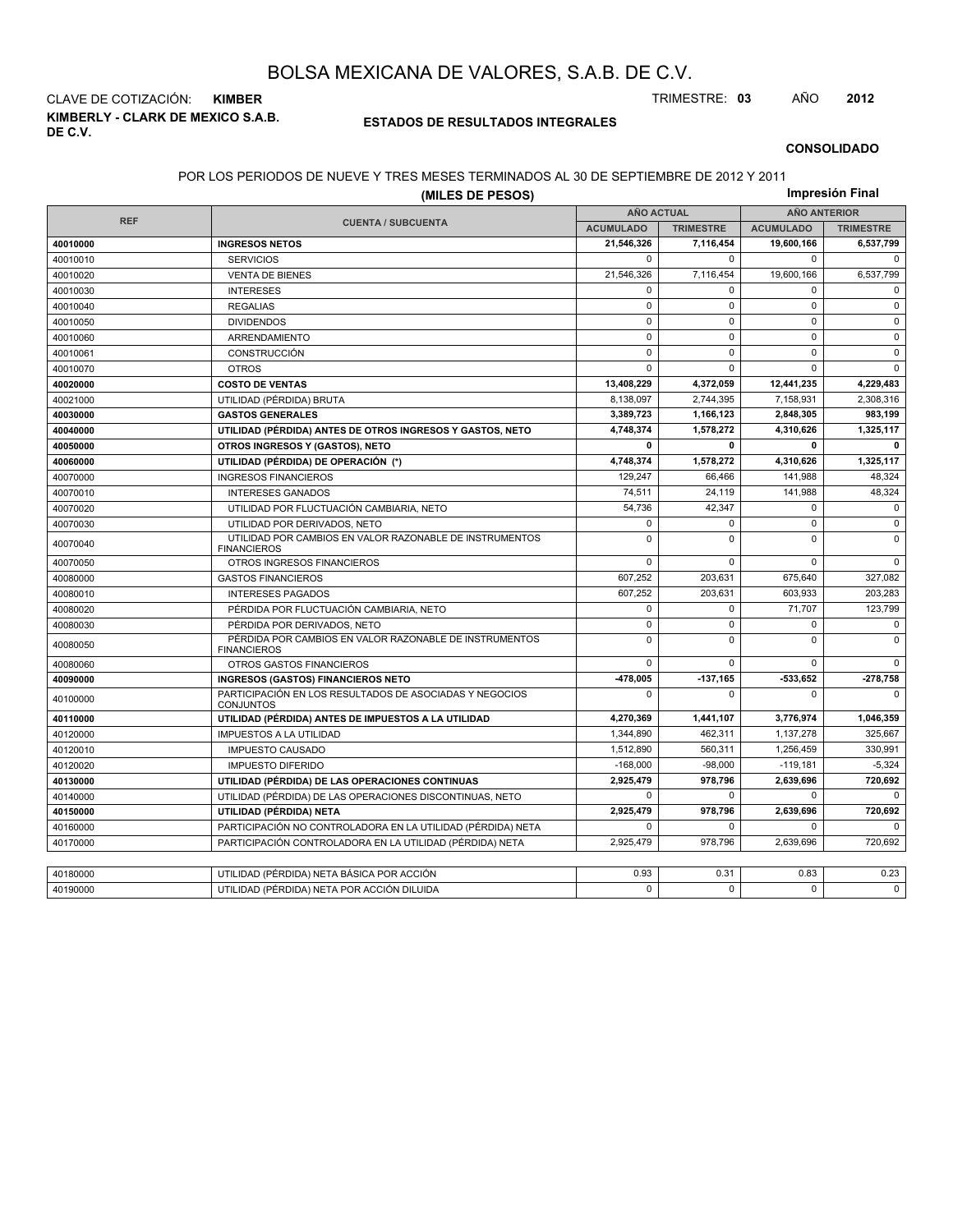**KIMBERLY - CLARK DE MEXICO S.A.B. DE C.V.** CLAVE DE COTIZACIÓN: **KIMBER** TRIMESTRE: **03** AÑO **2012**

#### **ESTADOS DE RESULTADOS INTEGRALES OTROS RESULTADOS INTEGRALES (NETOS DE**

#### **IMPUESTOS)**

POR LOS PERIODOS DE NUEVE Y TRES MESES TERMINADOS AL 30 DE SEPTIEMBRE DE 2012 Y 2011

**(MILES DE PESOS)**

**Impresión Final**

|            |                                                                                                 | <b>AÑO ACTUAL</b> |                  | <b>AÑO ANTERIOR</b> |                  |  |
|------------|-------------------------------------------------------------------------------------------------|-------------------|------------------|---------------------|------------------|--|
| <b>REF</b> | <b>CUENTA / SUBCUENTA</b><br><b>ACUMULADO</b>                                                   |                   | <b>TRIMESTRE</b> | <b>ACUMULADO</b>    | <b>TRIMESTRE</b> |  |
| 40200000   | UTILIDAD (PÉRDIDA) NETA                                                                         | 2,925,479         | 978,796          | 2,639,696           | 720,692          |  |
|            | <b>PARTIDAS QUE NO SERAN RECLASIFICADAS A RESULTADOS</b>                                        |                   |                  |                     |                  |  |
| 40210000   | GANANCIAS POR REVALUACIÓN DE PROPIEDADES                                                        | $\Omega$          | $\Omega$         |                     | $\Omega$         |  |
| 40220000   | GANANCIAS (PÉRDIDAS) ACTUARIALES POR OBLIGACIONES LABORALES                                     | $\Omega$          | <sup>0</sup>     |                     | 0                |  |
| 40220100   | PARTICIPACIÓN EN RESULTADOS POR REVALUACIÓN DE PROPIEDADES DE<br>ASOCIADAS Y NEGOCIOS CONJUNTOS | $\Omega$          | $\Omega$         |                     | $\Omega$         |  |
|            | <b>PARTIDAS QUE PUEDEN SER RECLASIFICADAS SUBSECUENTEMENTE A</b><br><b>RESULTADOS</b>           |                   |                  |                     |                  |  |
| 40230000   | RESULTADO POR CONVERSIÓN DE MONEDAS EXTRANJERAS                                                 | $-433$            | $-1,649$         | $\Omega$            | $\Omega$         |  |
| 40240000   | CAMBIOS EN LA VALUACIÓN DE ACTIVOS FINANCIEROS DISPONIBLES PARA<br><b>SU VENTA</b>              | $\Omega$          | $\Omega$         | O                   | $\Omega$         |  |
| 40250000   | CAMBIOS EN LA VALUACIÓN DE INSTRUMENTOS FINANCIEROS DERIVADOS                                   | $-20,907$         | 8.264            | $-38.646$           | $-31,752$        |  |
| 40260000   | CAMBIOS EN EL VALOR RAZONABLE DE OTROS ACTIVOS                                                  | n                 |                  |                     | $\Omega$         |  |
| 40270000   | PARTICIPACIÓN EN OTROS RESULTADOS INTEGRALES DE ASOCIADAS Y<br>NEGOCIOS CONJUNTOS               | $\Omega$          | $\Omega$         |                     | $\Omega$         |  |
| 40280000   | OTROS RESULTADOS INTEGRALES                                                                     | $\Omega$          | $\Omega$         | n                   | $\mathbf{0}$     |  |
| 40290000   | TOTAL DE OTROS RESULTADOS INTEGRALES                                                            | $-21,340$         | 6,615            | $-38,646$           | $-31,752$        |  |
|            |                                                                                                 |                   |                  |                     |                  |  |
| 40300000   | UTILIDAD (PÉRDIDA) INTEGRAL                                                                     | 2,904,139         | 985,411          | 2,601,050           | 688,940          |  |
| 40320000   | UTILIDAD (PÉRDIDA) INTEGRAL ATRIBUIBLE A LA PARTICIPACIÓN NO<br><b>CONTROLADORA</b>             | n                 |                  |                     | $\Omega$         |  |

<sup>40310000</sup> UTILIDAD (PÉRDIDA) INTEGRAL ATRIBUIBLE A LA PARTICIPACIÓN CONTROLADORA

2,904,139 985,411 2,601,050 688,940

**CONSOLIDADO**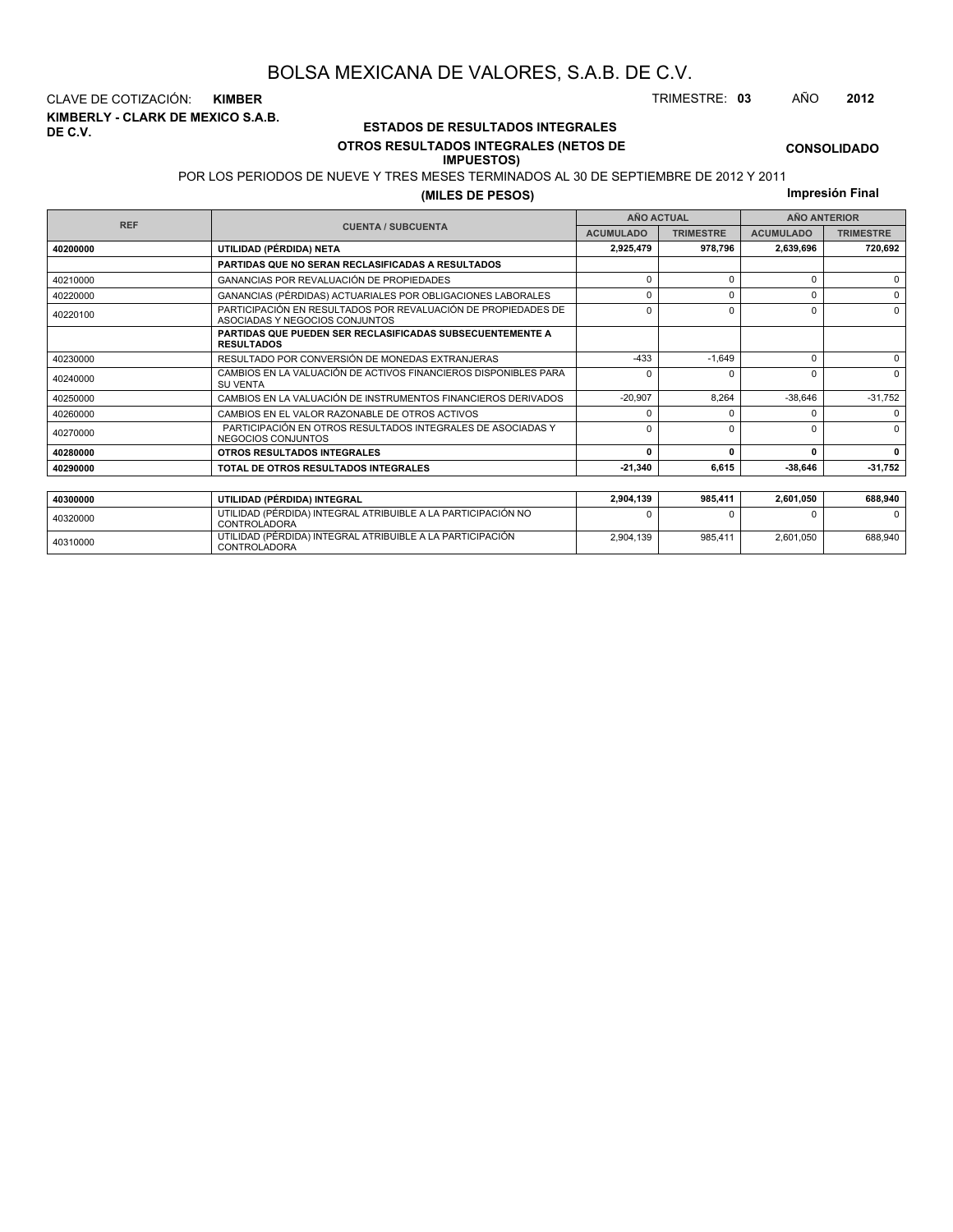**KIMBERLY - CLARK DE MEXICO S.A.B. DE C.V.** CLAVE DE COTIZACIÓN: **KIMBER** TRIMESTRE: **03** AÑO **2012**

#### **ESTADOS DE RESULTADOS INTEGRALES DATOS INFORMATIVOS**

**CONSOLIDADO**

**Impresión Final**

#### POR LOS PERIODOS DE NUEVE Y TRES MESES TERMINADOS AL 30 DE SEPTIEMBRE DE 2012 Y 2011

|  |  |  | (MILES DE PESOS) |  |
|--|--|--|------------------|--|
|--|--|--|------------------|--|

| <b>REF</b> |                                       | <b>ANO ACTUAL</b> |                  | <b>ANO ANTERIOR</b> |                  |  |
|------------|---------------------------------------|-------------------|------------------|---------------------|------------------|--|
|            | <b>CUENTA / SUBCUENTA</b>             | <b>ACUMULADO</b>  | <b>TRIMESTRE</b> | <b>ACUMULADO</b>    | <b>TRIMESTRE</b> |  |
| 92000010   | DEPRECIACIÓN Y AMORTIZACIÓN OPERATIVA | .134.106          | 357.358          | 1.027.455           | 337.720          |  |
| 92000020   | PTU CAUSADA                           | 438.515           | 152.151          | 400.858             | 108,755          |  |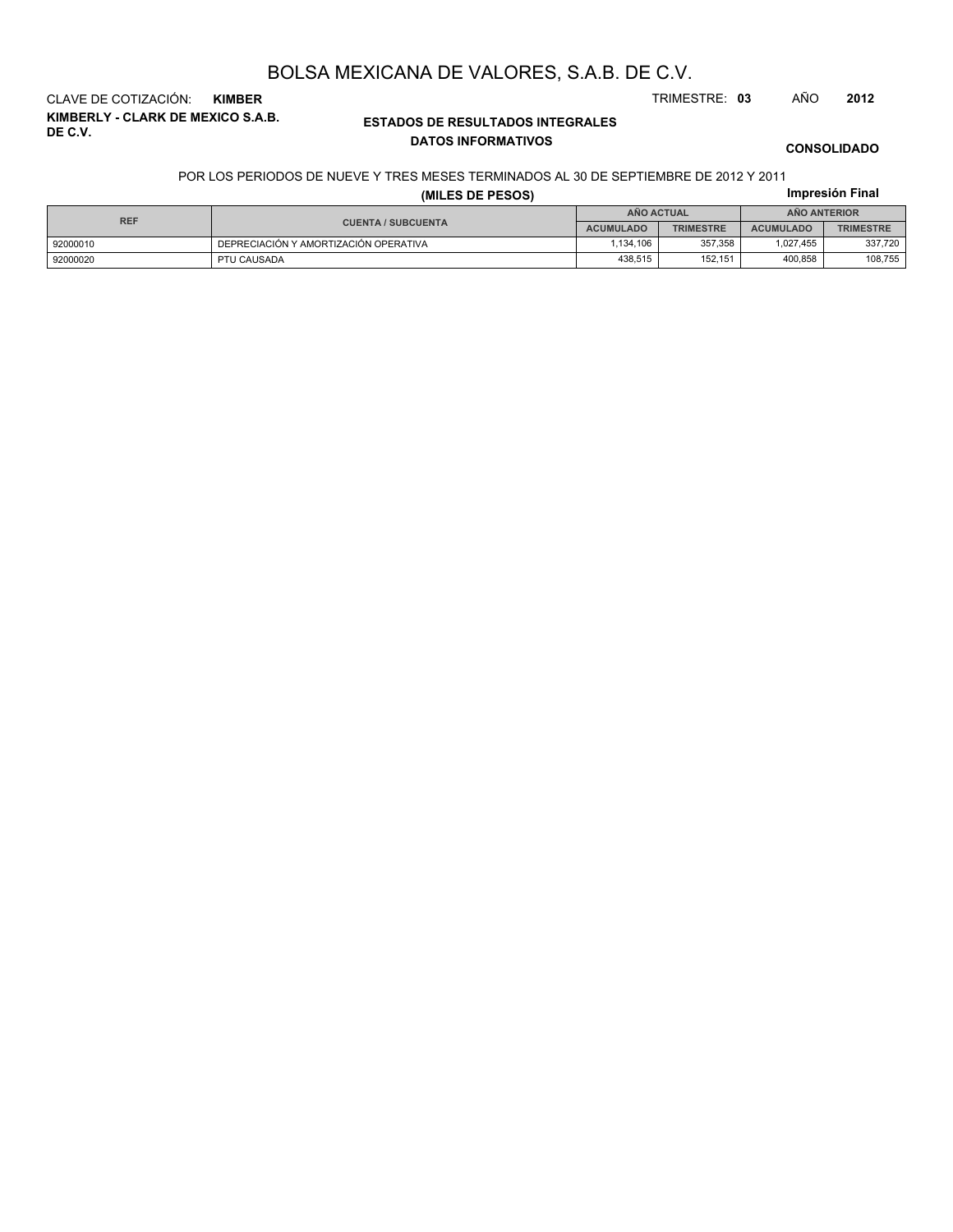# (\*) DEFINIRA CADA EMPRESA

(\*\*) INFORMACIÓN ULTIMOS 12 MESES, para las emisoras

**ESTADOS DE RESULTADOS INTEGRALES DATOS INFORMATIVOS (12 MESES)**

**KIMBERLY - CLARK DE MEXICO S.A.B.** CLAVE DE COTIZACIÓN: **KIMBER** TRIMESTRE: **03** AÑO **2012**

**CONSOLIDADO**

#### POR LOS PERIODOS DE NUEVE Y TRES MESES TERMINADOS AL 30 DE SEPTIEMBRE DE 2012 Y 2011

**(MILES DE PESOS)**

|  | Impresión Final |
|--|-----------------|

| <b>REF</b> |                                                              | <b>AÑO</b>    |                 |  |  |
|------------|--------------------------------------------------------------|---------------|-----------------|--|--|
|            | <b>CUENTA / SUBCUENTA</b>                                    | <b>ACTUAL</b> | <b>ANTERIOR</b> |  |  |
| 92000030   | INGRESOS NETOS (**)                                          | 28.678.543    |                 |  |  |
| 92000040   | UTILIDAD (PÉRDIDA) DE OPERACIÓN (**)                         | 6.219.934     |                 |  |  |
| 92000050   | PARTICIPACIÓN CONTROLADORA EN LA UTILIDAD (PÉRDIDA) NETA(**) | 3.844.575     |                 |  |  |
| 92000060   | UTILIDAD (PÉRDIDA) NETA (**)                                 | 3.844.575     |                 |  |  |
| 92000070   | DEPRECIACIÓN Y AMORTIZACIÓN OPERATIVA (**)                   | 1,450,812     |                 |  |  |

# BOLSA MEXICANA DE VALORES, S.A.B. DE C.V.

**DE C.V.**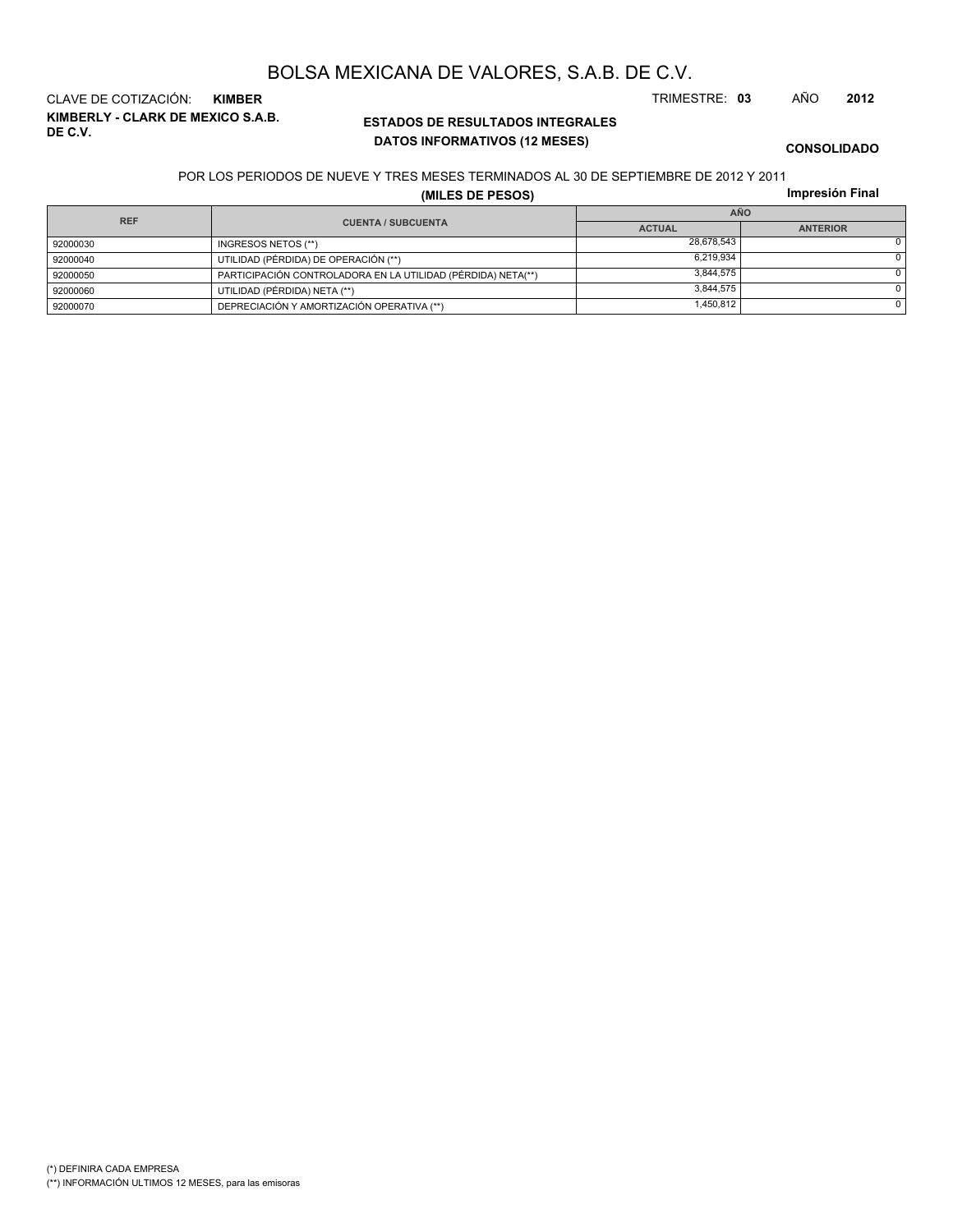TRIMESTRE: **03** AÑO: **2012**

CLAVE DE COTIZACIÓN: **KIMBER**

**INDIRECTO) KIMBERLY - CLARK DE MEXICO S.A.B. DE C.V.**

# **ESTADOS DE FLUJOS DE EFECTIVO (METODO**

AL 30 DE SEPTIEMBRE DE 2012 Y 2011

### **(MILES DE PESOS)**

**CONSOLIDADO**

**Impresión Final IMPRESIÓN FINAL AND SUBCUENTA**<br> **IMPORTE TRIMESTRE AÑO ACTUAL IMPORTE IMPORTE REF TRIMESTRE AÑO ANTERIOR IMPORTE ACTIVIDADES DE OPERACIÓN 50010000 UTILIDAD (PÉRDIDA) NETA ANTES DE IMPUESTOS A LA UTILIDAD 4,270,369 3,776,974** 50020000 +(-) PARTIDAS SIN IMPACTO EN EL EFECTIVO 0 0 50020010 + ESTIMACIÓN DEL PERIODO 0 0 50020020 +PROVISIÓN DEL PERIODO 0 0 50020030 + (-) OTRAS PARTIDAS NO REALIZADAS 0 0 50030000 + +(-) PARTIDAS RELACIONADAS CON ACTIVIDADES DE INVERSIÓN 1,004,859 885,467 50030010 + DEPRECIACIÓN Y AMORTIZACIÓN DEL PERIODO 1,134,106 (1,134,106 + 1,134,106 + 1,027,455 50030020 (-) + UTILIDAD O PERDIDA EN VENTA DE PROPIEDADES PLANTA Y EQUIPO 0 0 50030030 +(-) PÉRDIDA (REVERSIÓN) POR DETERIORO 0 0 50030040 (-)+PARTICIPACIÓN EN ASOCIADAS Y NEGOCIOS CONJUNTOS 0 0 50030050 (-)DIVIDENDOS COBRADOS 0 0 50030060 (-)INTERESES A FAVOR -74,511 -141,988 50030070 (-)FLUCTUACIÓN CAMBIARIA -54,736 0 50030080 (-) +OTRAS PARTIDAS 0 0 50040000 + (-) PARTIDAS RELACIONADAS CON ACTIVIDADES DE FINANCIAMIENTO 607,252 675,640 50040010 (+)INTERESES DEVENGADOS 607,252 603,933 50040020 (+)FLUCTUACIÓN CAMBIARIA 0 71,707 50040030 (+)OPERACIONES FINANCIERAS DE DERIVADOS 0 0 50040040 + (-) OTRAS PARTIDAS 0 0 **50050000 FLUJO DERIVADO DEL RESULTADO ANTES DE IMPUESTOS A LA UTILIDAD 5,882,480 5,338,081** 50060000 FLUJOS GENERADOS O UTILIZADOS EN LA OPERACIÓN -1,282,561 -1,282,561 -2,307,538 50060010 + (-) DECREMENTO (INCREMENTO) EN CLIENTES -237,370 -792,517  $50060020$  + (-) DECREMENTO (INCREMENTO) EN INVENTARIOS 51,005 51,005 51,005 -308,378 50060030 -120,496 0 + (-) DECREMENTO (INCREMENTO) EN OTRAS CUENTAS POR COBRAR Y OTROS ACTIVOS **CIRCULANTES** 50060040 + (-) INCREMENTO (DECREMENTO) EN PROVEEDORES -232,708 345,724 50060050 + (-) INCREMENTO (DECREMENTO) EN OTROS PASIVOS + + (-) INCREMENTO (DECREMENTO) EN OTROS PASIVOS 50060060 + (-)IMPUESTOS A LA UTILIDAD PAGADOS O DEVUELTOS -1,145,644 -1,145,644 -1,145,644 -1,1492,024 **50070000 FLUJOS NETOS DE EFECTIVO DE ACTIVIDADES DE OPERACIÓN 4,599,919 3,030,543 ACTIVIDADES DE INVERSIÓN** 50080000 FLUJOS NETOS DE EFECTIVO DE ACTIVIDADES DE INVERSIÓN CONTENTENTE EN EL 2241,477 FLUJOS NETOS DE EFECTIVO DE ACTIVIDADES DE INVERSIÓN CONTENTENTE EN EL 2241,477 FLUJOS NETOS DE EFECTIVO DE ACTIVIDADES DE INVERSIÓN 50080010 (-)INVERSIONES CON CARÁCTER PERMANENTE 0 0 50080020 +DISPOSICIONES DE INVERSIONES CON CARÁCTER PERMANENTE 0 0 50080030 (-)INVERSION EN PROPIEDADES, PLANTA Y EQUIPO -840,553 -1,704,053 -1,704,053 -1,704,053 50080040 +VENTA DE PROPIEDADES, PLANTA Y EQUIPO 568 829 50080050 (-) INVERSIONES TEMPORALES 0 0 50080060 +DISPOSICION DE INVERSIONES TEMPORALES 0 0 50080070 (-)INVERSION EN ACTIVOS INTANGIBLES 0 0 50080080 +DISPOSICION DE ACTIVOS INTANGIBLES 0 0 50080090 (-)ADQUISICIONES DE NEGOCIOS -1,635,440 0 50080100 +DISPOSICIONES DE NEGOCIOS 0 0 50080110 +DIVIDENDOS COBRADOS 0 0 50080120 +INTERESES COBRADOS 74,511 141,988 50080130 +(-) DECREMENTO (INCREMENTO) ANTICIPOS Y PRESTAMOS A TERCEROS 0 0 50080140 + (-) OTRAS PARTIDAS 0 **ACTIVIDADES DE FINANCIAMIENTO** 50090000 FLUJOS NETOS DE EFECTIVO DE ACTIVIDADES DE FINANCIAMIENTO -2,663,244 -2,919,185 50090010 + FINANCIAMIENTOS BANCARIOS 0 0 50090020 + FINANCIAMIENTOS BURSÁTILES 0 0 50090030 + OTROS FINANCIAMIENTOS 0 0 50090040 (-) AMORTIZACIÓN DE FINANCIAMIENTOS BANCARIOS -15,922 -15,922 -15,922 -15,922 -30,522 50090050 (-) AMORTIZACIÓN DE FINANCIAMIENTOS BURSÁTILES 0 0 50090060 (-) AMORTIZACIÓN DE OTROS FINANCIAMIENTOS 0 0 50090070 + (-) INCREMENTO (DECREMENTO) EN EL CAPITAL SOCIAL 0 0 50090080 (-) DIVIDENDOS PAGADOS -1,891,299 -1,802,140 50090090 + PRIMA EN EMISIÓN DE ACCIONES de la componentación de la componentación de la componentación de la c 50090100 + APORTACIONES PARA FUTUROS AUMENTOS DE CAPITAL 0 0 50090110 | (-)INTERESES PAGADOS -539,154 | -538,478 50090120 (-)RECOMPRA DE ACCIONES -215,530 -546,902

50090130 + (-) OTRAS PARTIDAS -1,339 -1,143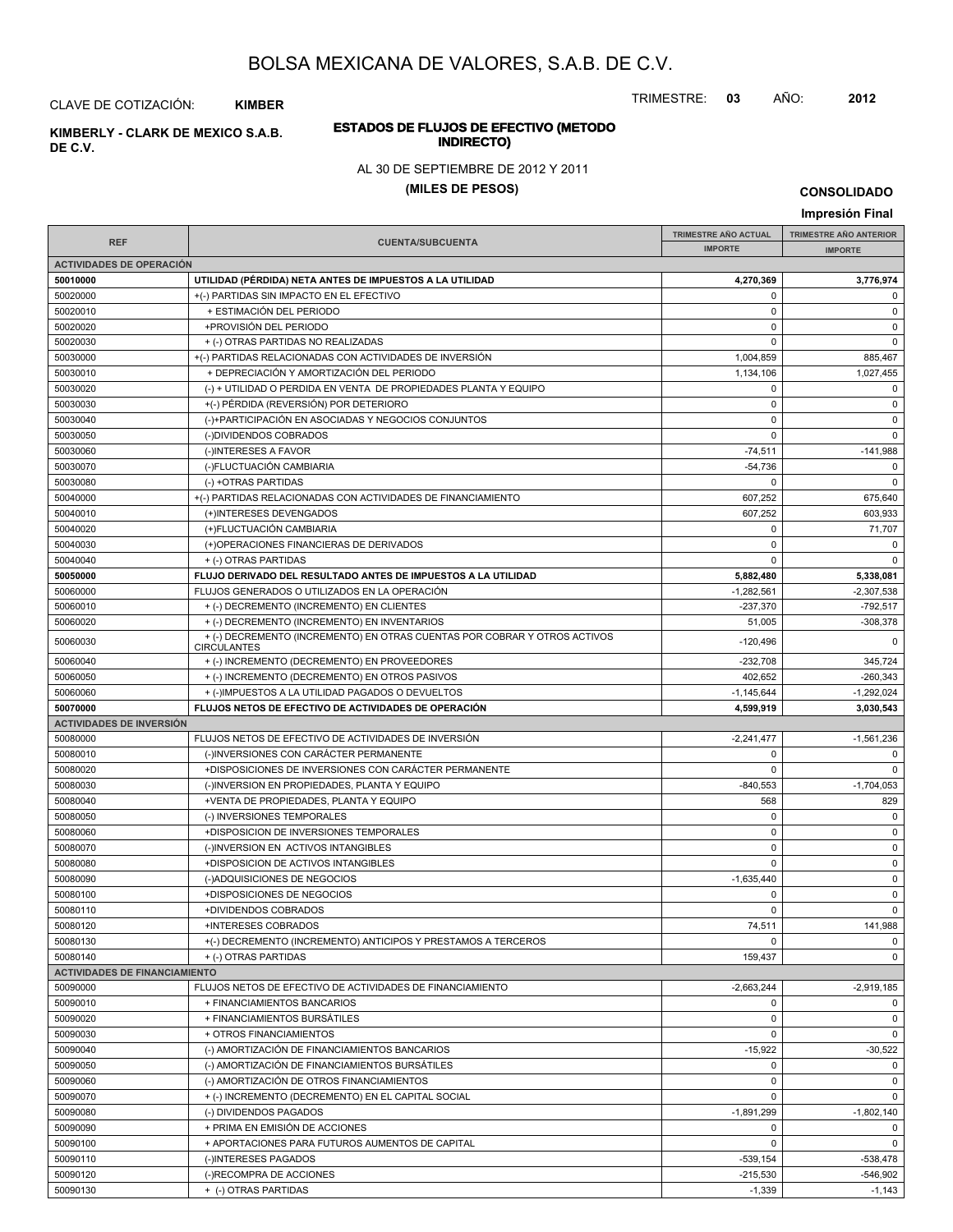TRIMESTRE: **03** AÑO: **2012**

#### CLAVE DE COTIZACIÓN: **KIMBER**

# **INDIRECTO) KIMBERLY - CLARK DE MEXICO S.A.B. DE C.V.**

# **ESTADOS DE FLUJOS DE EFECTIVO (METODO** AL 30 DE SEPTIEMBRE DE 2012 Y 2011

# **(MILES DE PESOS)**

#### **CONSOLIDADO**

#### **Impresión Final**

| <b>REF</b> |                                                                 | <b>TRIMESTRE AÑO ACTUAL</b> | <b>TRIMESTRE AÑO ANTERIOR</b> |
|------------|-----------------------------------------------------------------|-----------------------------|-------------------------------|
|            | <b>CUENTA/SUBCUENTA</b>                                         | <b>IMPORTE</b>              | <b>IMPORTE</b>                |
| 50100000   | INCREMENTO (DISMINUCION) DE EFECTIVO Y EQUIVALENTES DE EFECTIVO | $-304.802$                  | $-1.449.878$                  |
| 50110000   | CAMBIOS EN EL VALOR DEL EFECTIVO Y EQUIVALENTES DE EFECTIVO     |                             |                               |
| 50120000   | EFECTIVO Y EQUIVALENTES DE EFECTIVO AL PRINCIPIO DEL PERIODO    | 4.027.564                   | 6,306,972                     |
| 50130000   | EFECTIVO Y EQUIVALENTES DE EFECTIVO AL FINAL DEL PERIODO        | 3.722.762                   | 4,857,094                     |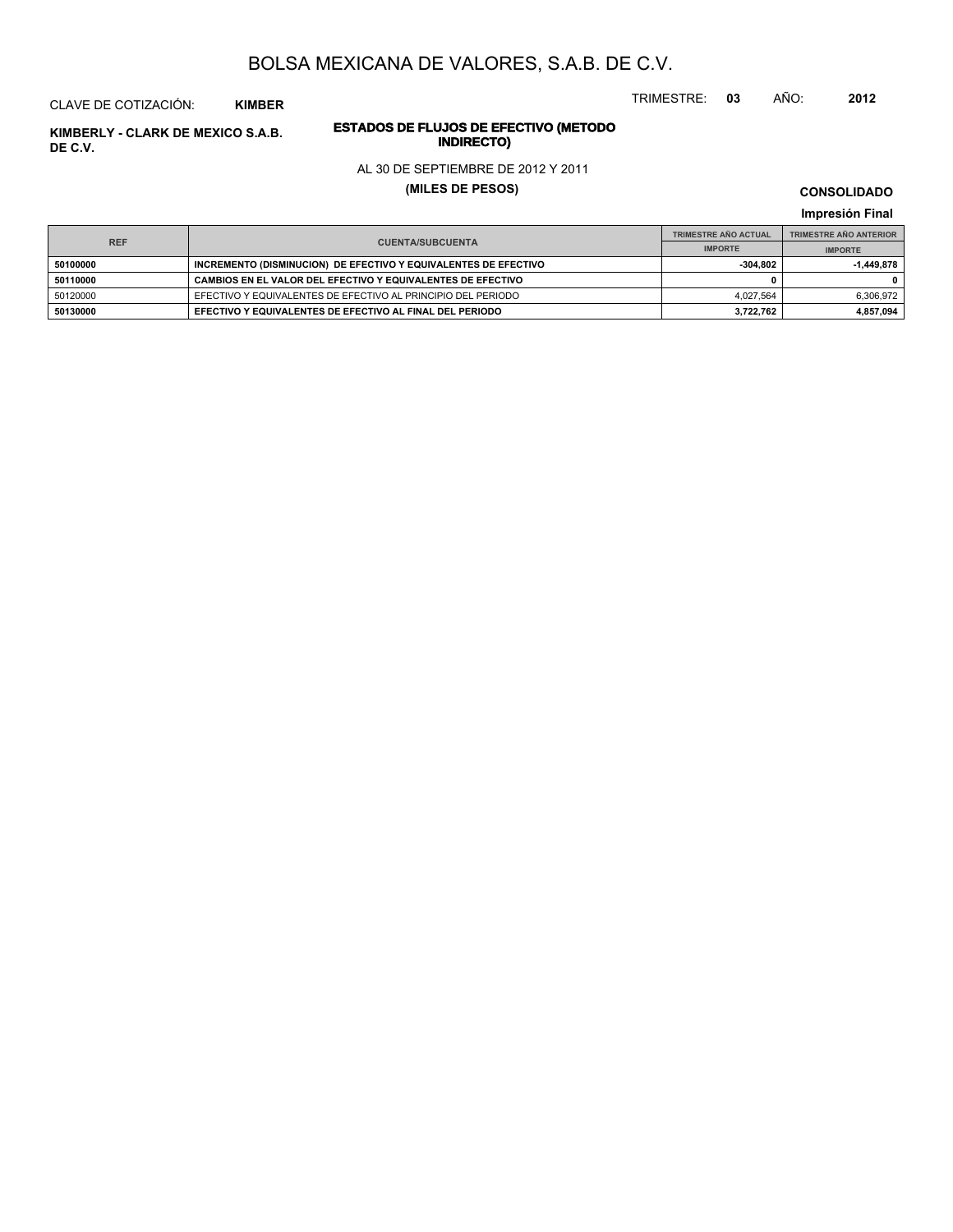CLAVE DE COTIZACIÓN:**KIMBER**: KIMBER TRIMESTRE:

**KIMBERLY - CLARK DE MEXICO S.A.B. DE C.V.**

#### **ESTADOS DE VARIACIONES EN EL CAPITALCONTABLE(MILES DE PESOS)**

TRIMESTRE: 03 AÑO: **<sup>2012</sup>**

**CONSOLIDADO**

**Impresión Final**

|                                                                     |                       |                                       |                                                         | <b>APORTACIONES</b>                                         |                                           | UTILIDADES O PÉRDIDAS<br><b>ACUMULADAS</b> |                                                                          | <b>OTROS</b><br><b>RESULTADOS</b>                                        |                                             |                                                          |                                            |
|---------------------------------------------------------------------|-----------------------|---------------------------------------|---------------------------------------------------------|-------------------------------------------------------------|-------------------------------------------|--------------------------------------------|--------------------------------------------------------------------------|--------------------------------------------------------------------------|---------------------------------------------|----------------------------------------------------------|--------------------------------------------|
| <b>CONCEPTOS</b>                                                    | <b>CAPITAL SOCIAL</b> | <b>ACCIONES</b><br><b>RECOMPRADAS</b> | <b>PRIMA EN</b><br><b>EMISIÓN DE</b><br><b>ACCIONES</b> | <b>PARA FUTUROS</b><br><b>AUMENTOS DE</b><br><b>CAPITAL</b> | <b>OTRO CAPITAL</b><br><b>CONTRIBUIDO</b> | <b>RESERVAS</b>                            | <b>UTILIDADES</b><br><b>RETENIDAS</b><br>(PÉRDIDAS<br><b>ACUMULADAS)</b> | <b>INTEGRALES</b><br><b>ACUMULADOS</b><br>(NETOS DE<br><b>IMPUESTOS)</b> | <b>PARTICIPACIÓN</b><br><b>CONTROLADORA</b> | <b>PARTICIPACIÓN</b><br><b>NO</b><br><b>CONTROLADORA</b> | <b>TOTAL DE CAPITAL</b><br><b>CONTABLE</b> |
| SALDO INICIAL AL 1 DE ENERO DEL 2011                                | 2,954,415             |                                       |                                                         |                                                             | $\mathbf{0}$                              | $\Omega$                                   | 6,644,677                                                                | $-71,786$                                                                | 9,527,306                                   | $\pmb{0}$                                                | 9,527,306                                  |
| AJUSTES RETROSPECTIVOS                                              | C                     |                                       |                                                         |                                                             |                                           |                                            |                                                                          | $\Omega$                                                                 | 0                                           | $\Omega$                                                 |                                            |
| APLICACIÓN DE OTROS RESULTADOS<br>INTEGRALES A UTILIDADES RETENIDAS |                       |                                       |                                                         |                                                             |                                           |                                            |                                                                          |                                                                          | $\Omega$                                    |                                                          |                                            |
| CONSTITUCIÓN DE RESERVAS                                            |                       |                                       |                                                         |                                                             |                                           |                                            |                                                                          |                                                                          | $\Omega$                                    |                                                          |                                            |
| DIVIDENDOS DECRETADOS                                               |                       |                                       |                                                         |                                                             |                                           |                                            | $-3,606,275$                                                             |                                                                          | $-3,606,275$                                |                                                          | $-3,606,275$                               |
| (DISMINUCIÓN) AUMENTOS DE CAPITAL                                   |                       |                                       |                                                         |                                                             |                                           |                                            |                                                                          |                                                                          | $\circ$                                     |                                                          | $\Omega$                                   |
| RECOMPRA DE ACCIONES                                                | $-21,216$             |                                       |                                                         |                                                             |                                           |                                            | $-525,686$                                                               |                                                                          | $-546,902$                                  | $\Omega$                                                 | $-546,902$                                 |
| (DISMINUCIÓN) AUMENTO EN PRIMA EN<br>EMISIÓN DE ACCIONES            |                       |                                       |                                                         |                                                             |                                           |                                            |                                                                          |                                                                          | $\Omega$                                    |                                                          |                                            |
| (DISMINUCIÓN) AUMENTO DE LA<br>PARTICIPACIÓN NO CONTROLADORA        |                       |                                       |                                                         |                                                             |                                           |                                            |                                                                          |                                                                          | $\Omega$                                    |                                                          |                                            |
| OTROS MOVIMIENTOS                                                   |                       |                                       |                                                         |                                                             |                                           |                                            |                                                                          |                                                                          | $\Omega$                                    |                                                          |                                            |
| <b>RESULTADO INTEGRAL</b>                                           | ſ                     |                                       |                                                         |                                                             |                                           |                                            | 2,639,696                                                                | $-38,646$                                                                | 2,601,050                                   | 0                                                        | 2,601,050                                  |
| SALDO FINAL AL 30 DE SEPTIEMBRE DEL 2011                            | 2,933,199             | $\mathbf{r}$                          | $\mathbf{r}$                                            | -C                                                          | $\mathbf{0}$                              | $\mathbf{0}$                               | 5,152,412                                                                | $-110,432$                                                               | 7,975,179                                   | $\mathbf{0}$                                             | 7,975,179                                  |
| SALDO INICIAL AL 1 DE ENERO DEL 2012                                | 2,926,238             |                                       |                                                         |                                                             | -0                                        |                                            | 5,907,494                                                                | $-154,260$                                                               | 8,679,472                                   | $\pmb{0}$                                                | 8,679,472                                  |
| AJUSTES RETROSPECTIVOS                                              |                       |                                       |                                                         |                                                             |                                           |                                            |                                                                          |                                                                          | $\Omega$                                    | $\Omega$                                                 | $\Omega$                                   |
| APLICACIÓN DE OTROS RESULTADOS<br>INTEGRALES A UTILIDADES RETENIDAS |                       |                                       |                                                         |                                                             |                                           |                                            |                                                                          |                                                                          | $\Omega$                                    | n                                                        |                                            |
| CONSTITUCIÓN DE RESERVAS                                            |                       |                                       |                                                         |                                                             |                                           |                                            |                                                                          |                                                                          | $\Omega$                                    |                                                          |                                            |
| DIVIDENDOS DECRETADOS                                               |                       |                                       |                                                         |                                                             |                                           |                                            | $-3,784,235$                                                             |                                                                          | $-3,784,235$                                |                                                          | $-3,784,235$                               |
| (DISMINUCIÓN) AUMENTOS DE CAPITAL                                   |                       |                                       |                                                         |                                                             |                                           |                                            |                                                                          |                                                                          | $^{\circ}$                                  |                                                          |                                            |
| RECOMPRA DE ACCIONES                                                | $-7,457$              |                                       |                                                         |                                                             |                                           |                                            | $-208,073$                                                               |                                                                          | $-215,530$                                  |                                                          | $-215,530$                                 |
| (DISMINUCIÓN) AUMENTO EN PRIMA EN<br><b>EMISIÓN DE ACCIONES</b>     |                       |                                       |                                                         |                                                             |                                           |                                            |                                                                          |                                                                          | $\Omega$                                    |                                                          |                                            |
| (DISMINUCIÓN) AUMENTO DE LA<br>PARTICIPACIÓN NO CONTROLADORA        |                       |                                       |                                                         |                                                             |                                           |                                            |                                                                          |                                                                          | 0                                           |                                                          |                                            |
| OTROS MOVIMIENTOS                                                   |                       |                                       |                                                         |                                                             |                                           |                                            |                                                                          |                                                                          | $\Omega$                                    |                                                          |                                            |
| RESULTADO INTEGRAL                                                  |                       |                                       |                                                         |                                                             |                                           |                                            | 2,925,479                                                                | $-21,340$                                                                | 2,904,139                                   | $\Omega$                                                 | 2,904,139                                  |
| SALDO FINAL AL 30 DE SEPTIEMBRE DEL 2012                            | 2,918,781             |                                       |                                                         |                                                             | $\mathbf{0}$                              |                                            | 4,840,665                                                                | $-175,600$                                                               | 7,583,846                                   | $\mathbf{0}$                                             | 7,583,846                                  |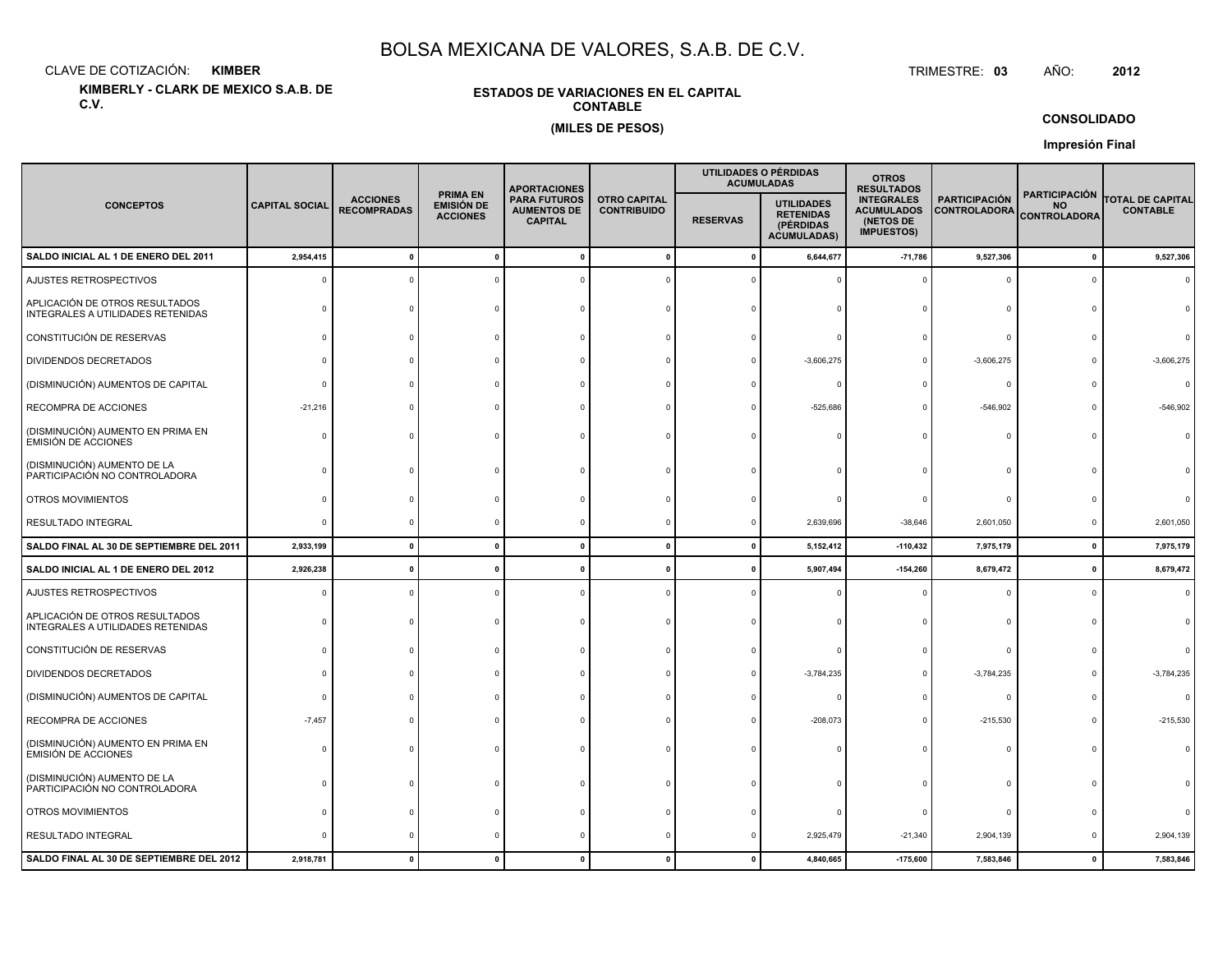CLAVE DE COTIZACIÓN: **KIMBER**

**KIMBERLY - CLARK DE MEXICO**

#### **COMENTARIOS Y ANALISIS DE LA ADMINISTRACIÓN SOBRE LOS RESULTADOS DE S.A.B. DE C.V.** PAGINA / 2 **OPERACIÓN Y SITUACIÓN FINANCIERA DE LA COMPAÑÍA**

 $1/2$ **CONSOLIDADO Impresión Final**

PUNTOS SOBRESALIENTES·

- CRECIMIENTO EN VENTAS DE 9 POR CIENTO, IMPULSADO POR 9 POR CIENTO EN PRODUCTOS AL CONSUMIDOR.
- INCREMENTOS IMPORTANTES EN LOS MÁRGENES BRUTO Y DE OPERACIÓN.
- MÁS DE \$1,900 MILLONES DE PESOS DE EBITDA.
- LA UTILIDAD POR ACCIÓN CRECIÓ 37 POR CIENTO.

TUVIMOS UN TERCER TRIMESTRE SÓLIDO AL LOGRAR CRECIMIENTO DE 9 POR CIENTO EN VENTAS NETAS, DE 19 POR CIENTO EN UTILIDAD DE OPERACIÓN Y DE 36 POR CIENTO EN UTILIDAD NETA.

LA DEMANDA DOMÉSTICA CONTINÚA CRECIENDO Y ESTAMOS LOGRANDO INCREMENTAR PRECIOS PARA CONTRARRESTAR LOS AUMENTOS EN LOS PRECIOS DE LOS INSUMOS DE LOS ÚLTIMOS AÑOS. COMO RESULTADO DE ESTO, LAS VENTAS MOSTRARON UN CRECIMIENTO ORGÁNICO DE 6 POR CIENTO IMPULSADO POR UN FUERTE DESEMPEÑO EN PRODUCTOS AL CONSUMIDOR QUE CRECIERON 9 POR CIENTO. ESTE 9 POR CIENTO ESTÁ COMPUESTO POR 3 POR CIENTO EN VOLUMEN Y 6 POR CIENTO EN PRECIO Y MEZCLA.

DURANTE EL TRIMESTRE CRECIMOS EN CASI TODAS NUESTRAS CATEGORÍAS DE CONSUMO, Y CONTINUAMOS OBSERVANDO CRECIMIENTO ACELERADO EN AQUELLAS CON ALTO POTENCIAL, COMO SON TOALLITAS HÚMEDAS Y PRODUCTOS DE INCONTINENCIA. LAS VENTAS DE NUESTROS PRODUCTOS PARA USO FUERA DE CASA DEL NEGOCIO DE PROFESSIONAL REGISTRARON UN AUMENTO DE 11 POR CIENTO.

LAS EXPORTACIONES DECRECIERON YA QUE ASIGNAMOS MÁS CAPACIDAD DE PRODUCCIÓN A NUESTROS PRODUCTOS AL CONSUMIDOR Y DE PROFESSIONAL Y COMO CONSECUENCIA DE LA ENTRADA EN OPERACIÓN DE NUEVA CAPACIDAD DE CONVERSIÓN POR PARTE DE KIMBERLY-CLARK CORPORATION, REDUCIENDO SU DEMANDA POR NUESTROS PRODUCTOS TERMINADOS. LAS VENTAS DE EVENFLO SE MANTUVIERON EN LÍNEA CON NUESTRAS PROYECCIONES INICIALES.

DURANTE EL TRIMESTRE VIMOS MEJORES PRECIOS DE NUESTROS INSUMOS EN DÓLARES, PERO NUESTROS COSTOS SIGUIERON AFECTADOS POR LA PARIDAD PESO-DÓLAR QUE FUE 11 POR CIENTO MAYOR A LA DEL MISMO PERÍODO DEL AÑO ANTERIOR. DE CUALQUIER FORMA, EL ESCENARIO DE COSTOS FUE POSITIVO COMO CONSECUENCIA DE LOS RESULTADOS DE NUESTRO PROGRAMA CONTINUO DE REDUCCIÓN DE COSTOS Y DE MEJORES EFICIENCIAS OPERATIVAS.

EL EBITDA REPRESENTÓ \$1,936 MILLONES DE PESOS, UN INCREMENTO DE 16 POR CIENTO. LA UTILIDAD NETA CRECIÓ 36 POR CIENTO PRINCIPALMENTE COMO CONSECUENCIA DE UNA LIGERA REVALUACIÓN DEL PESO DURANTE EL TRIMESTRE QUE CONTRASTÓ CON UNA FUERTE DEVALUACIÓN DURANTE EL TERCER TRIMESTRE DEL 2011 Y QUE AFECTÓ LA POSICIÓN PASIVA QUE LA EMPRESA TIENE EN DÓLARES.

EN LOS ÚLTIMOS DOCE MESES HEMOS INVERTIDO \$3,079 MILLONES DE PESOS (\$1,057 MILLONES EN ACTIVOS FIJOS, \$1,635 MILLONES EN LA ADQUISICIÓN DE EVENFLO Y \$387 MILLONES EN RECOMPRA DE ACCIONES PROPIAS) Y PAGADO DIVIDENDOS A NUESTROS ACCIONISTAS POR \$3,696 MILLONES DE PESOS.

AL 30 DE SEPTIEMBRE LA COMPAÑÍA TENÍA \$3,723 MILLONES DE PESOS EN EFECTIVO Y EQUIVALENTES.

TRIMESTRE: **03** AÑO: **2012**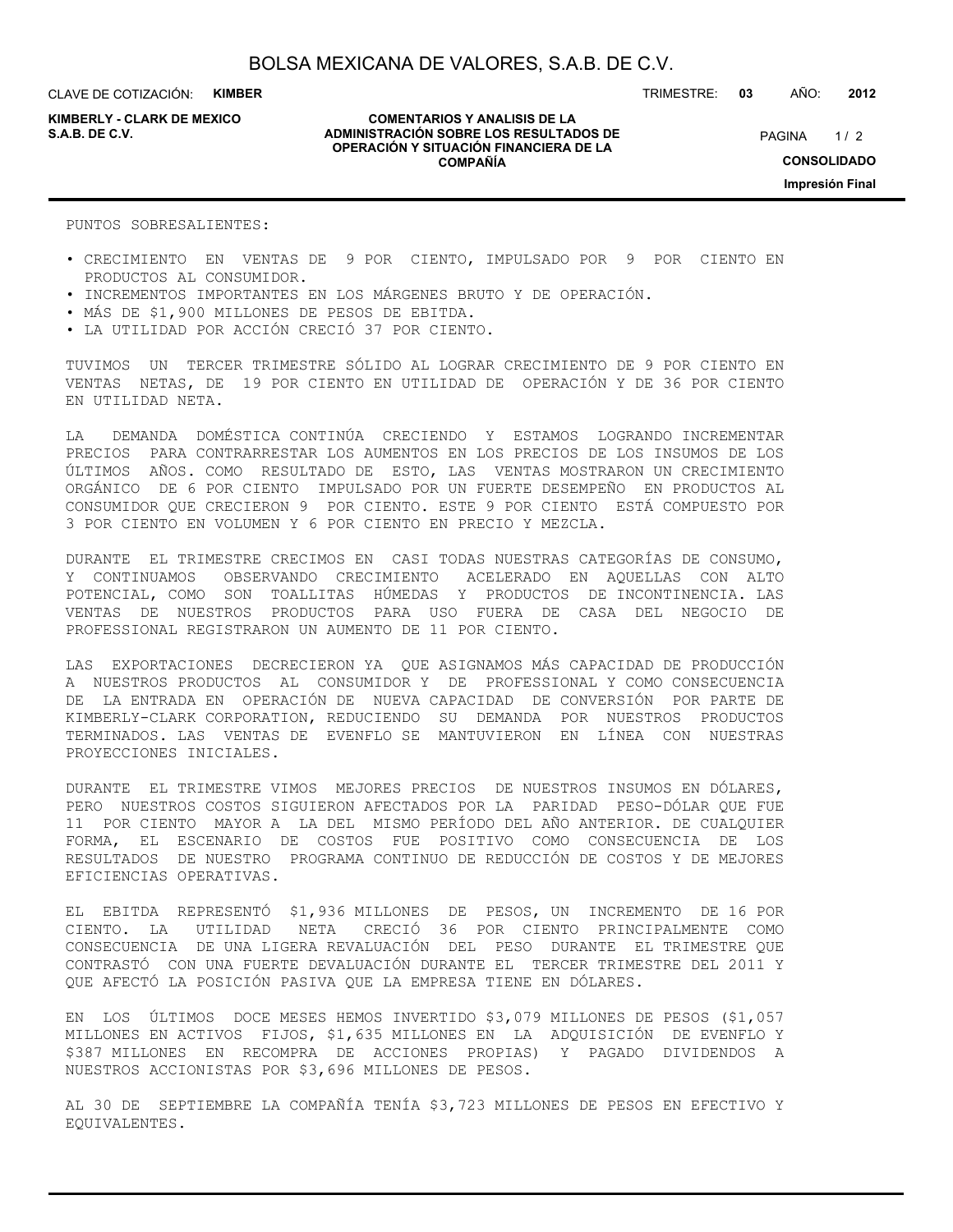CLAVE DE COTIZACIÓN: **KIMBER**

**KIMBERLY - CLARK DE MEXICO**

#### **COMENTARIOS Y ANALISIS DE LA ADMINISTRACIÓN SOBRE LOS RESULTADOS DE PAGINA 2/2 ADMINISTRACIÓN SOBRE LOS RESULTADOS DE** PAGINA 2/2 **OPERACIÓN Y SITUACIÓN FINANCIERA DE LA COMPAÑÍA**

 $2/2$ 

**CONSOLIDADO**

**Impresión Final**

DURANTE LOS PRIMEROS NUEVE MESES DEL AÑO LAS VENTAS CRECIERON 10 POR CIENTO, LA UTILIDAD DE OPERACIÓN 10 POR CIENTO, LA UTILIDAD NETA 11 POR CIENTO Y LA UTILIDAD POR ACCIÓN 12 PORCIENTO. EL CRECIMIENTO ORGÁNICO FUE DE 7 POR CIENTO.

LA COMPAÑÍA CUENTA CON UN INSTRUMENTO FINANCIERO DERIVADO PARA CUBRIR TASAS DE INTERÉS. CAMBIOS EN EL VALOR DE MERCADO DE ESTE INSTRUMENTO NO IMPACTARÍAN LOS RESULTADOS DE LA EMPRESA DE MODO MATERIAL.

NOTA: EN CUMPLIMIENTO A LO ESTABLECIDO EN EL ARTÍCULO 4.033.01 FRACC. VIII DEL REGLAMENTO INTERIOR DE LA BOLSA MEXICANA DE VALORES, SE INFORMA QUE LA COBERTURA DE ANÁLISIS DE VALORES DE KIMBER ES REALIZADA POR BBVA BANCOMER.

TRIMESTRE: **03** AÑO: **2012**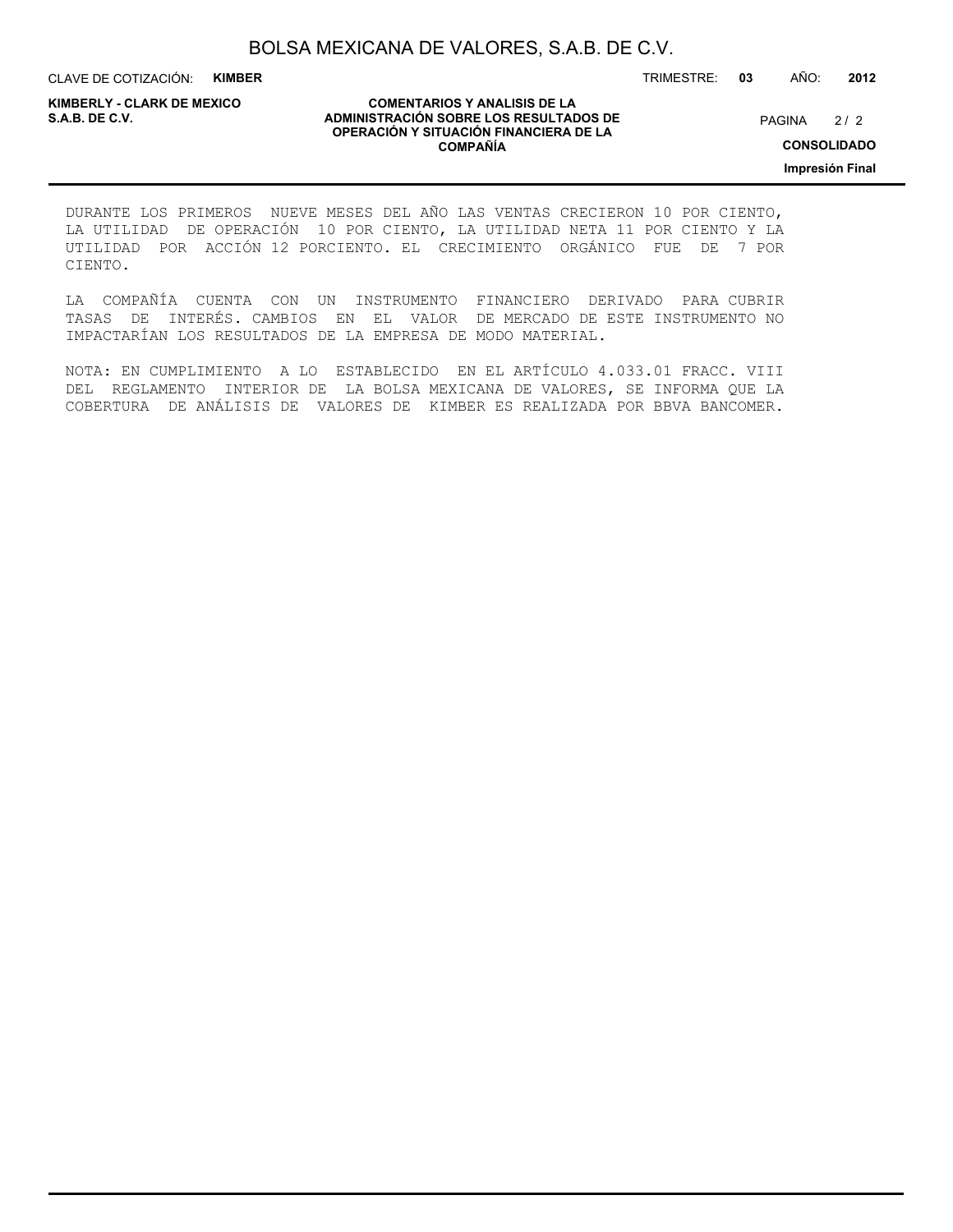| CLAVE DE COTIZACIÓN:                         | <b>KIMBER</b> |   |     |         |                                                             |              | TRIMESTRE: | 03      | AÑO:          | 2012               |
|----------------------------------------------|---------------|---|-----|---------|-------------------------------------------------------------|--------------|------------|---------|---------------|--------------------|
| KIMBERLY - CLARK DE MEXICO<br>S.A.B. DE C.V. |               |   |     |         | NOTAS COMPLEMENTARIAS A LA INFORMACIÓN<br><b>FINANCIERA</b> |              |            |         | <b>PAGINA</b> | 1/1                |
|                                              |               |   |     |         |                                                             |              |            |         |               | <b>CONSOLIDADO</b> |
|                                              |               |   |     |         |                                                             |              |            |         |               | Impresión Final    |
| CONSULTAR<br>IFRSTRIM.PDF ADJUNTO.           | NOTAS         | A | LOS | ESTADOS | FINANCIEROS                                                 | CONSOLIDADOS | ΕN         | ARCHIVO |               |                    |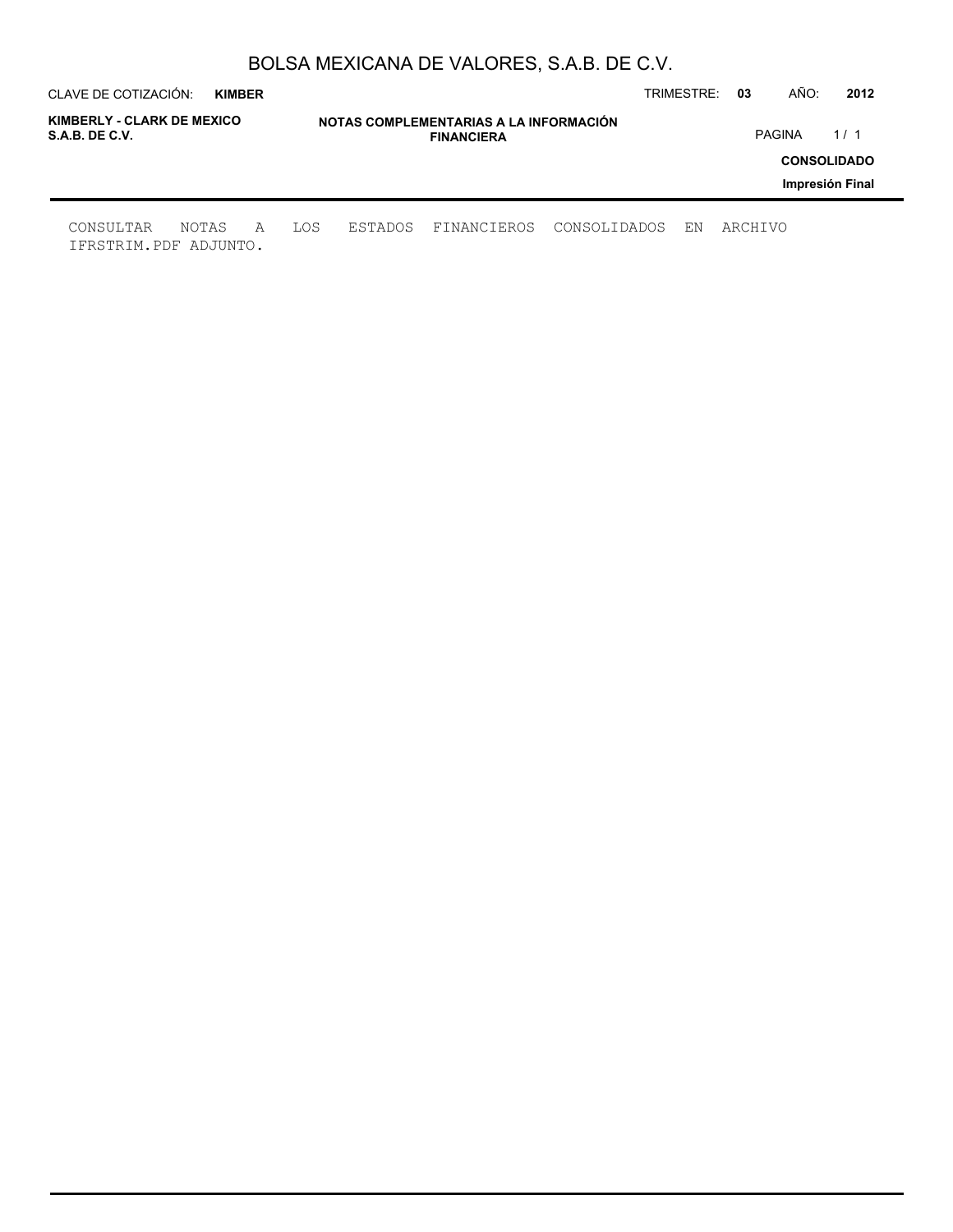CLAVE DE COTIZACIÓN TRIMESTRE **03** AÑO **2012 KIMBER**

**KIMBERLY - CLARK DE MEXICO S.A.B. DE C.V.**

# **INVERSIONES EN ASOCIADAS Y NEGOCIOS CONJUNTOS (MILES DE PESOS)**

**CONSOLIDADO**

**Impresión Final**

| <b>NOMBRE DE LA EMPRESA</b>                           | <b>ACTIVIDAD PRINCIPAL</b>                       | <b>NO. DE ACCIONES</b> | $%$ DE<br><b>TENEN</b> |                                       | <b>MONTO TOTAL</b>            |  |  |
|-------------------------------------------------------|--------------------------------------------------|------------------------|------------------------|---------------------------------------|-------------------------------|--|--|
|                                                       |                                                  |                        | <b>CIA</b>             | <b>COSTO DE</b><br><b>ADQUISICIÓN</b> | <b>VALOR</b><br><b>ACTUAL</b> |  |  |
| CRISOBA INDUSTRIAL, S.A. DE C.V.                      | SERVICIOS DE RENTA DE EQUIPO Y I<br><b>OTROS</b> | 790,601,970            | 100.00                 |                                       | 0                             |  |  |
| <b>SERVICIOS EMPRESARIALES</b><br>SORAN, S.A. DE C.V. | SERVICIOS DE DISTRIB. Y<br><b>FINANCIAMIENTO</b> | 1,500,200,000          | 100.00                 |                                       | 0                             |  |  |
| TAXI AEREO DE MEXICO, S.A.                            | TRANSPORTE AEREO                                 | 105,002,055            | 100.00                 |                                       | 0                             |  |  |
| DIEZ SUBSIDIARIAS                                     | ARREND. DE INMB. Y EQ. Y OTROS                   |                        | 100.00                 |                                       | 0                             |  |  |
| <b>TOTAL DE INVERSIONES EN ASOCIADAS</b>              |                                                  |                        |                        |                                       | 0                             |  |  |

**OBSERVACIONES**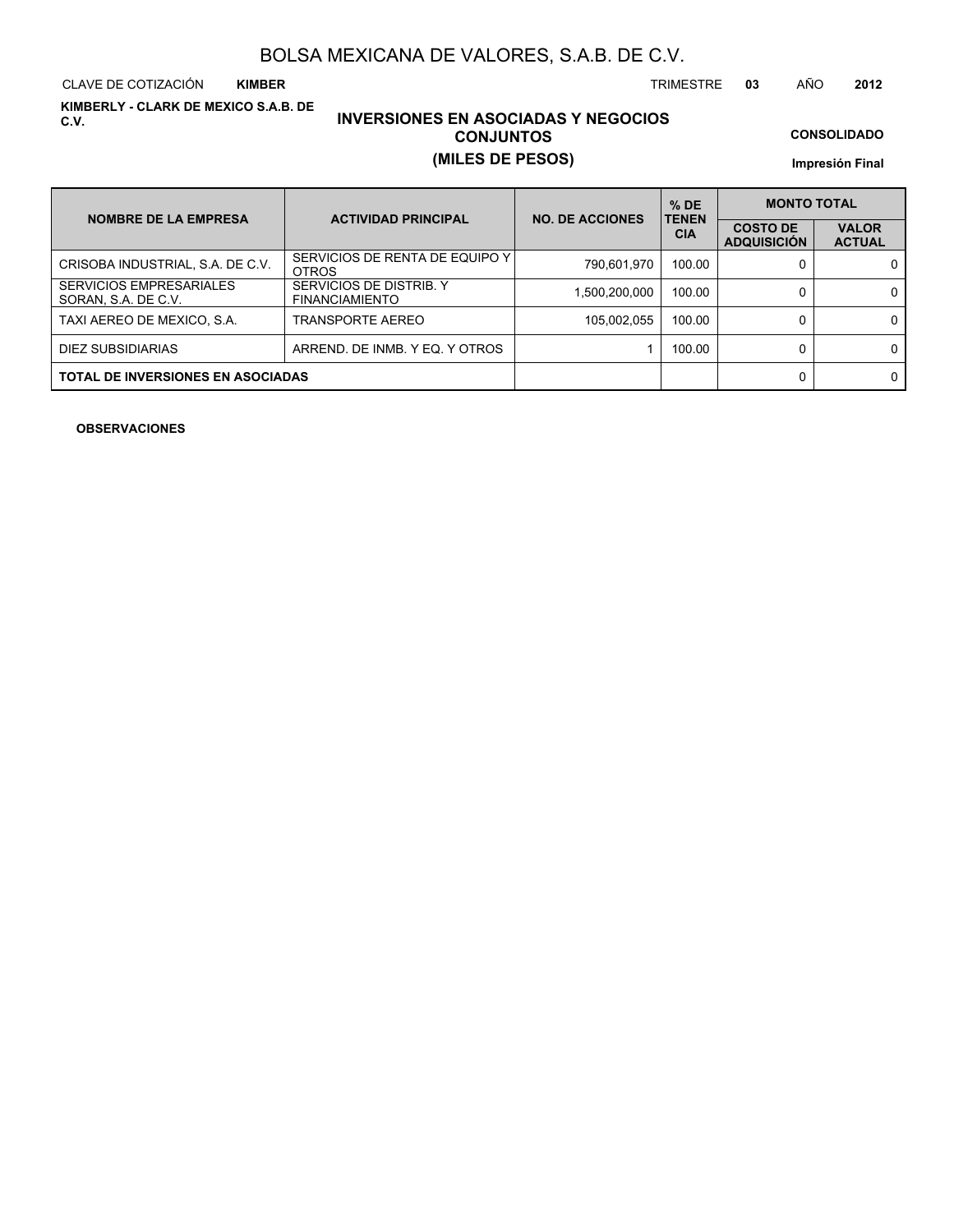#### TRIMESTRE **<sup>03</sup>** AÑO**<sup>2012</sup>**

**KIMBERLY - CLARK DE MEXICO S.A.B. DE C.V.**CLAVE DE COTIZACIÓN**KIMBER**

# **DESGLOSE DE CRÉDITOS**

### (MILES DE PESOS)

**CONSOLIDADO**

**Impresión Final**

|                               |                                                    |                                          |                                       |                                                          |            | VENCTOS, O AMORT, DENOMINADOS EN MONEDA NACIONAL<br><b>INTERVALO DE TIEMPO</b> |                     |              |              | <b>VENCTOS, O AMORT, DENOMINADOS EN MONEDA EXTRANJERA</b> |            |                    |                     |              |              |                       |
|-------------------------------|----------------------------------------------------|------------------------------------------|---------------------------------------|----------------------------------------------------------|------------|--------------------------------------------------------------------------------|---------------------|--------------|--------------|-----------------------------------------------------------|------------|--------------------|---------------------|--------------|--------------|-----------------------|
| TIPO DE CRÉDITO / INSTITUCIÓN | <b>INSTITUCION</b><br><b>EXTRANJERA</b><br>(SI/NO) | <b>FECHA DE FIRMA</b><br><b>CONTRATO</b> | <b>FECHA DE</b><br><b>VENCIMIENTO</b> | <b>TASA DE</b><br><b>INTERÉS Y/O</b><br><b>SOBRETASA</b> |            |                                                                                |                     |              |              | <b>INTERVALO DE TIEMPO</b>                                |            |                    |                     |              |              |                       |
|                               |                                                    |                                          |                                       |                                                          | AÑO ACTUAL | <b>HASTA 1 AÑO</b>                                                             | <b>HASTA 2 AÑOS</b> | HASTA 3 AÑOS | HASTA 4 AÑOS | HASTA 5 AÑOS O<br><b>MÁS</b>                              | AÑO ACTUAL | <b>HASTA 1 AÑO</b> | <b>HASTA 2 AÑOS</b> | HASTA 3 AÑOS | HASTA 4 AÑOS | HASTA 5 AÑOS O<br>MÁS |
| <b>BANCARIOS</b>              |                                                    |                                          |                                       |                                                          |            |                                                                                |                     |              |              |                                                           |            |                    |                     |              |              |                       |
| <b>COMERCIO EXTERIOR</b>      |                                                    |                                          |                                       |                                                          |            |                                                                                |                     |              |              |                                                           |            |                    |                     |              |              |                       |
| <b>CON GARANTÍA</b>           |                                                    |                                          |                                       |                                                          |            |                                                                                |                     |              |              |                                                           |            |                    |                     |              |              |                       |
| <b>BANCA COMERCIAL</b>        |                                                    |                                          |                                       |                                                          |            |                                                                                |                     |              |              |                                                           |            |                    |                     |              |              |                       |
| <b>OTROS</b>                  |                                                    |                                          |                                       |                                                          |            |                                                                                |                     |              |              |                                                           |            |                    |                     |              |              |                       |
| <b>TOTAL BANCARIOS</b>        |                                                    |                                          |                                       |                                                          |            |                                                                                |                     |              |              |                                                           |            |                    |                     |              |              | $\mathbf{0}$          |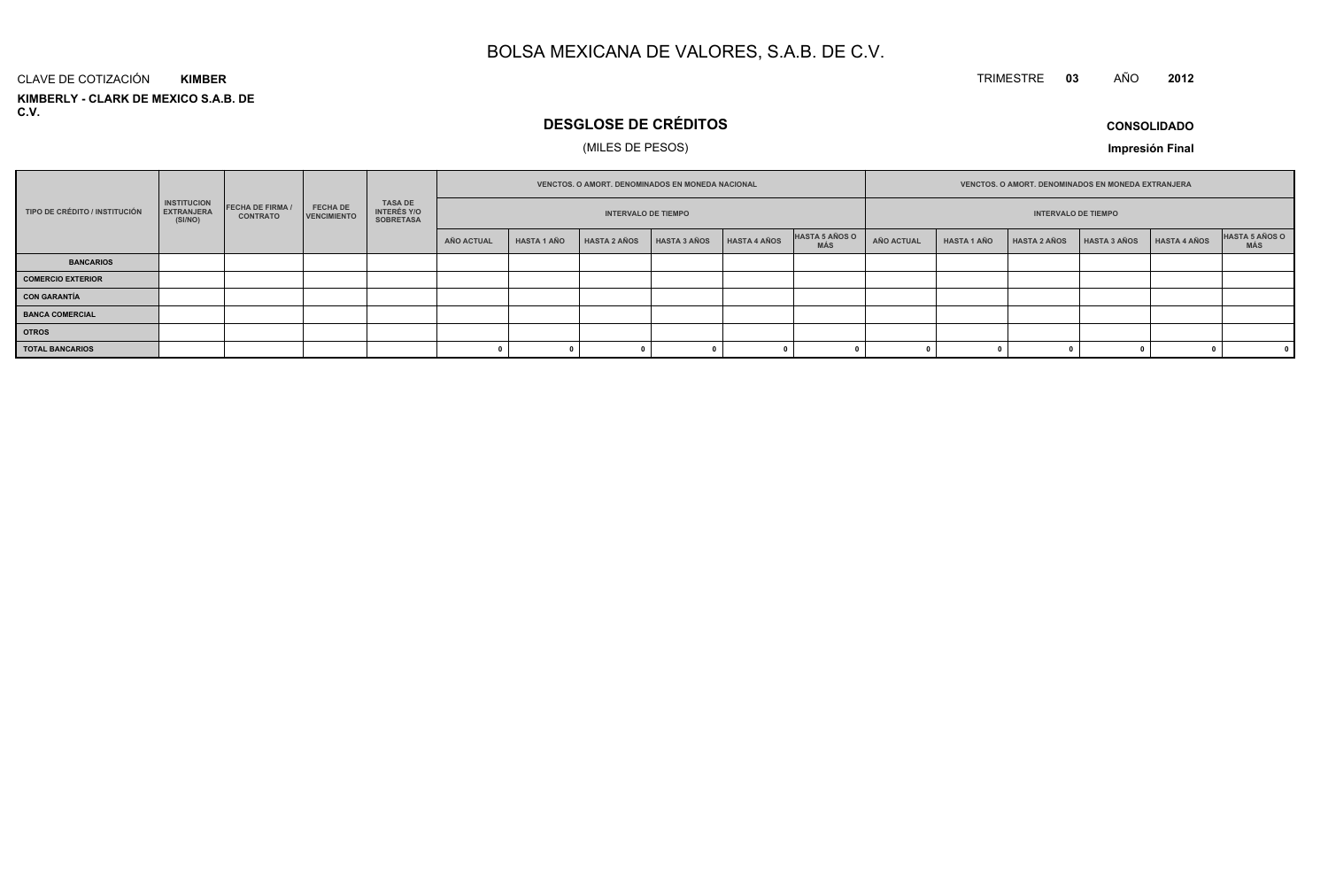#### CLAVE DE COTIZACIÓN**KIMBER**

**KIMBERLY - CLARK DE MEXICO S.A.B. DE C.V.**

# **DESGLOSE DE CRÉDITOS**

#### (MILES DE PESOS)

|                                                     |                                                                                                  |                                       |                                                          |                                                          | <b>VENCTOS, O AMORT, DENOMINADOS EN MONEDA NACIONAL</b> |                    |                     |                     |                     |                              |            | <b>VENCTOS, O AMORT, DENOMINADOS EN MONEDA EXTRANJERA</b> |                     |                     |                     |                              |
|-----------------------------------------------------|--------------------------------------------------------------------------------------------------|---------------------------------------|----------------------------------------------------------|----------------------------------------------------------|---------------------------------------------------------|--------------------|---------------------|---------------------|---------------------|------------------------------|------------|-----------------------------------------------------------|---------------------|---------------------|---------------------|------------------------------|
| TIPO DE CRÉDITO / INSTITUCIÓN                       | <b>INSTITUCION</b><br><b>FECHA DE FIRMA /</b><br><b>EXTRANJERA</b><br><b>CONTRATO</b><br>(SI/NO) | <b>FECHA DE</b><br><b>VENCIMIENTO</b> | <b>TASA DE</b><br><b>INTERÉS Y/O</b><br><b>SOBRETASA</b> | <b>INTERVALO DE TIEMPO</b><br><b>INTERVALO DE TIEMPO</b> |                                                         |                    |                     |                     |                     |                              |            |                                                           |                     |                     |                     |                              |
|                                                     |                                                                                                  |                                       |                                                          |                                                          | AÑO ACTUAL                                              | <b>HASTA 1 AÑO</b> | <b>HASTA 2 AÑOS</b> | <b>HASTA 3 AÑOS</b> | <b>HASTA 4 AÑOS</b> | <b>HASTA 5 AÑOS O</b><br>MÁS | AÑO ACTUAL | <b>HASTA 1 AÑO</b>                                        | <b>HASTA 2 AÑOS</b> | <b>HASTA 3 AÑOS</b> | <b>HASTA 4 AÑOS</b> | <b>HASTA 5 AÑOS C</b><br>MÁS |
| <b>BURSÁTILES</b>                                   |                                                                                                  |                                       |                                                          |                                                          |                                                         |                    |                     |                     |                     |                              |            |                                                           |                     |                     |                     |                              |
| <b>LISTADAS EN BOLSA (MÉXICO Y/O</b><br>EXTRANJERO) |                                                                                                  |                                       |                                                          |                                                          |                                                         |                    |                     |                     |                     |                              |            |                                                           |                     |                     |                     |                              |
| <b>QUIROGRAFARIOS</b>                               |                                                                                                  |                                       |                                                          |                                                          |                                                         |                    |                     |                     |                     |                              |            |                                                           |                     |                     |                     |                              |
| <b>CERTIFICADOS BURSATILES</b>                      | <b>NO</b>                                                                                        | 18/06/2003                            | 05/06/2013                                               | 8.95                                                     |                                                         | 1,250,000          | $\cap$              |                     | $\Omega$            |                              |            |                                                           |                     |                     |                     |                              |
| <b>CERTIFICADOS BURSATILES</b>                      | <b>NO</b>                                                                                        | 05/07/2007                            | 26/06/2017                                               | 4.70                                                     | $\Omega$                                                |                    | $\bigcap$           |                     | $\Omega$            | 2,500,000                    |            |                                                           |                     |                     |                     |                              |
| <b>CERTIFICADOS BURSATILES</b>                      | NO.                                                                                              | 30/03/2009                            | 22/03/2016                                               | 9.98                                                     | $\Omega$                                                |                    |                     |                     | 800,000             |                              |            |                                                           |                     |                     |                     |                              |
| CERTIFICADOS BURSATILES                             | <b>NO</b>                                                                                        | 06/10/2009                            | 02/10/2014                                               | 5.74                                                     |                                                         |                    |                     | 2,300,000           | $\Omega$            |                              |            |                                                           |                     |                     |                     |                              |
| <b>CERTIFICADOS BURSATILES</b>                      | <b>NO</b>                                                                                        | 06/10/2009                            | 26/09/2019                                               | 9.65                                                     | $\Omega$                                                |                    |                     |                     | $\Omega$            | 400,000                      |            |                                                           |                     |                     |                     |                              |
| CERTIFICADOS BURSATILES                             | <b>NO</b>                                                                                        | 11/11/2010                            | 05/11/2015                                               | 5.10                                                     |                                                         |                    |                     |                     | 1,500,000           | - 0                          |            |                                                           |                     |                     |                     |                              |
| <b>CERTIFICADOS BURSATILES</b>                      | <b>NO</b>                                                                                        | 11/11/2010                            | 29/10/2020                                               | 7.17                                                     | $\Omega$                                                | $\Omega$           | $\cap$              |                     | $^{\circ}$          | 2,500,000                    |            |                                                           |                     |                     |                     |                              |
| <b>CON GARANTÍA</b>                                 |                                                                                                  |                                       |                                                          |                                                          |                                                         |                    |                     |                     |                     |                              |            |                                                           |                     |                     |                     |                              |
| <b>COLOCACIONES PRIVADAS</b>                        |                                                                                                  |                                       |                                                          |                                                          |                                                         |                    |                     |                     |                     |                              |            |                                                           |                     |                     |                     |                              |
| <b>QUIROGRAFARIOS</b>                               |                                                                                                  |                                       |                                                          |                                                          |                                                         |                    |                     |                     |                     |                              |            |                                                           |                     |                     |                     |                              |
| <b>CON GARANTÍA</b>                                 |                                                                                                  |                                       |                                                          |                                                          |                                                         |                    |                     |                     |                     |                              |            |                                                           |                     |                     |                     |                              |
| <b>TOTAL BURSÁTILES</b>                             |                                                                                                  |                                       |                                                          |                                                          |                                                         | 1,250,000          |                     | 2,300,000           | 2,300,000           | 5,400,000                    |            |                                                           |                     |                     |                     |                              |

**CONSOLIDADO**

**Impresión Final**

# TRIMESTRE **<sup>03</sup>** AÑO **<sup>2012</sup>**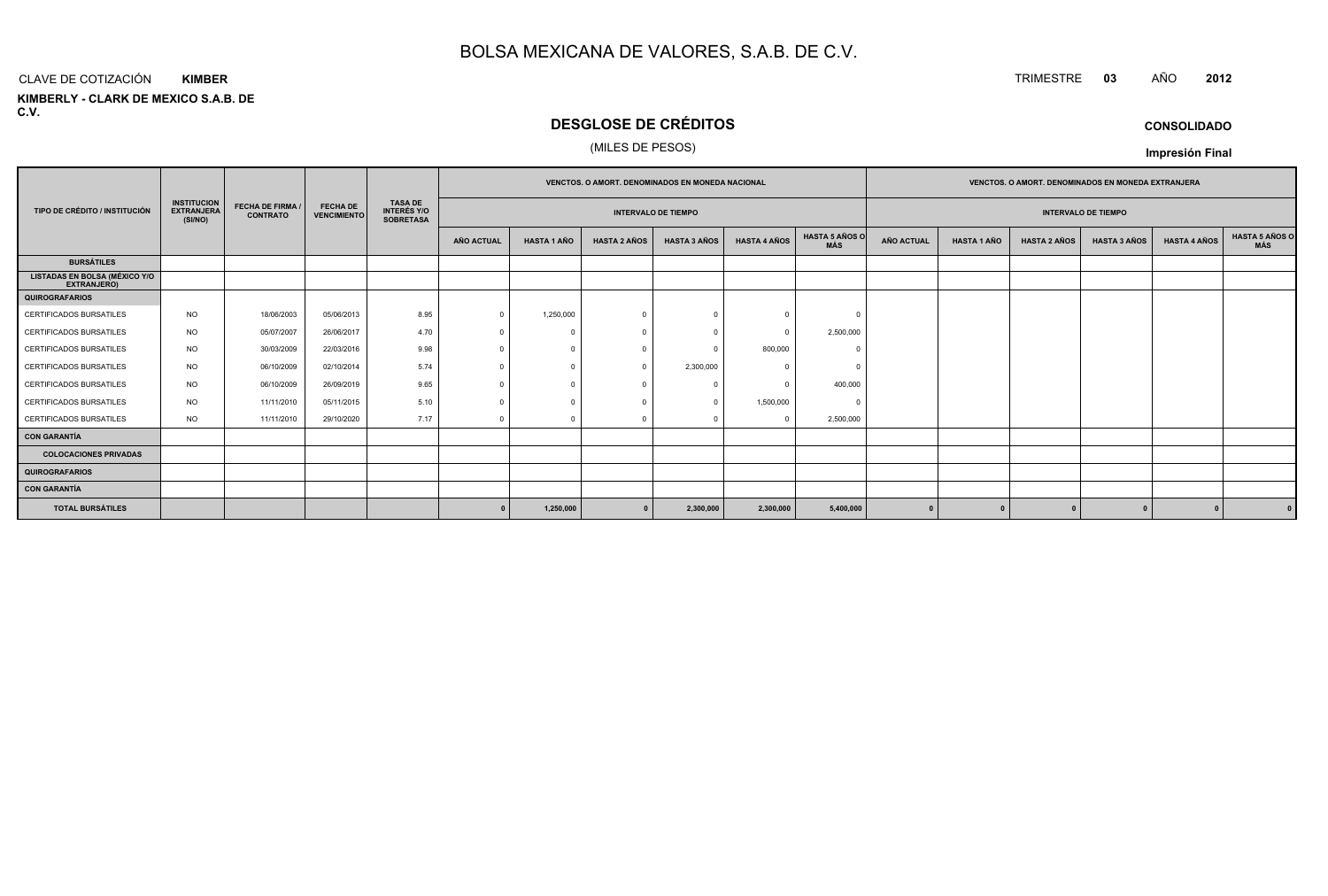#### CLAVE DE COTIZACIÓN**KIMBER**

 **KIMBERLY - CLARK DE MEXICO S.A.B. DEC.V.**

# **DESGLOSE DE CRÉDITOS**

#### (MILES DE PESOS)

|                                                                                       |                                                    |                              |                                       |                            | <b>VENCTOS, O AMORT, DENOMINADOS EN MONEDA NACIONAL</b> |                     |                     |                     |                              |                   |                    |                            | <b>VENCTOS, O AMORT, DENOMINADOS EN MONEDA EXTRANJERA</b> |                     |                |
|---------------------------------------------------------------------------------------|----------------------------------------------------|------------------------------|---------------------------------------|----------------------------|---------------------------------------------------------|---------------------|---------------------|---------------------|------------------------------|-------------------|--------------------|----------------------------|-----------------------------------------------------------|---------------------|----------------|
| TIPO DE CRÉDITO / INSTITUCIÓN                                                         | <b>INSTITUCION</b><br><b>EXTRANJERA</b><br>(SI/NO) | <b>FECHA</b><br>CONCERTACIÓN | <b>FECHA DE</b><br><b>VENCIMIENTO</b> | <b>INTERVALO DE TIEMPO</b> |                                                         |                     |                     |                     |                              |                   |                    | <b>INTERVALO DE TIEMPO</b> |                                                           |                     |                |
|                                                                                       |                                                    |                              |                                       | AÑO ACTUAL                 | <b>HASTA 1 AÑO</b>                                      | <b>HASTA 2 AÑOS</b> | <b>HASTA 3 AÑOS</b> | <b>HASTA 4 AÑOS</b> | <b>HASTA 5 AÑOS O</b><br>MÁS | <b>AÑO ACTUAL</b> | <b>HASTA 1 AÑO</b> | <b>HASTA 2 AÑOS</b>        | <b>HASTA 3 AÑOS</b>                                       | <b>HASTA 4 AÑOS</b> | HASTA 5 AÑOS O |
| OTROS PASIVOS CIRCULANTES Y<br>NO CIRCULANTES CON COSTO                               |                                                    |                              |                                       |                            |                                                         |                     |                     |                     |                              |                   |                    |                            |                                                           |                     |                |
|                                                                                       | <b>NO</b>                                          |                              |                                       | $\overline{0}$             | $\mathbf{0}$                                            | $\overline{0}$      | $\Omega$            | $\overline{0}$      | $^{\circ}$                   |                   |                    |                            |                                                           |                     |                |
| <b>TOTAL OTROS PASIVOS</b><br><b>CIRCULANTES Y NO CIRCULANTES</b><br><b>CON COSTO</b> |                                                    |                              |                                       | $\Omega$                   | $\Omega$                                                | $\overline{0}$      | $\Omega$            | $\Omega$            | $\Omega$                     | $\Omega$          | $\Omega$           | $\Omega$                   | $\circ$                                                   | $\Omega$            |                |
|                                                                                       |                                                    |                              |                                       |                            |                                                         |                     |                     |                     |                              |                   |                    |                            |                                                           |                     |                |
| <b>PROVEEDORES</b>                                                                    |                                                    |                              |                                       |                            |                                                         |                     |                     |                     |                              |                   |                    |                            |                                                           |                     |                |
| <b>VARIOS</b>                                                                         | <b>NO</b>                                          | 01/09/2012                   |                                       | $\Omega$                   | 1,180,317                                               |                     |                     |                     |                              |                   |                    |                            |                                                           |                     |                |
| VARIOS                                                                                | <b>NO</b>                                          | 01/09/2012                   |                                       |                            |                                                         |                     |                     |                     |                              | $\circ$           | 1,733,545          |                            |                                                           |                     |                |
| <b>TOTAL PROVEEDORES</b>                                                              |                                                    |                              |                                       | $\overline{0}$             | 1,180,317                                               |                     |                     |                     |                              | $\Omega$          | 1,733,545          |                            |                                                           |                     |                |
| OTROS PASIVOS CIRCULANTES Y<br><b>NO CIRCULANTES</b>                                  |                                                    |                              |                                       |                            |                                                         |                     |                     |                     |                              |                   |                    |                            |                                                           |                     |                |
| <b>VARIOS</b>                                                                         | <b>NO</b>                                          |                              |                                       | $\Omega$                   | 3,847,355                                               | $\overline{0}$      | $\cap$              | $\Omega$            | 0                            |                   |                    |                            |                                                           |                     |                |
| <b>BANAMEX S.A.</b>                                                                   | <b>NO</b>                                          |                              |                                       | $\Omega$                   |                                                         | $\Omega$            | $\Omega$            | $^{\circ}$          | 185,178                      |                   |                    |                            |                                                           |                     |                |
| <b>VARIOS</b>                                                                         | <b>NO</b>                                          |                              |                                       | $\Omega$                   | $\Omega$                                                | $\Omega$            |                     |                     | 237,197                      |                   |                    |                            |                                                           |                     |                |
| VARIOS                                                                                | <b>NO</b>                                          |                              |                                       |                            |                                                         |                     |                     |                     |                              | $\mathbf 0$       | 16,860             | $\mathbf 0$                | $\overline{0}$                                            | $^{\circ}$          | $\mathbf 0$    |
| <b>TOTAL OTROS PASIVOS</b><br><b>CIRCULANTES Y NO CIRCULANTES</b>                     |                                                    |                              |                                       | $\Omega$                   | 3,847,355                                               | $\mathbf{0}$        | $\Omega$            | $\Omega$            | 422,375                      | $\Omega$          | 16,860             | $\Omega$                   | $^{\circ}$                                                | $\Omega$            |                |
|                                                                                       |                                                    |                              |                                       |                            |                                                         |                     |                     |                     |                              |                   |                    |                            |                                                           |                     |                |
| <b>TOTAL GENERAL</b>                                                                  |                                                    |                              |                                       | 0                          | 6,277,672                                               | $\mathbf{0}$        | 2,300,000           | 2,300,000           | 5,822,375                    | $\mathbf 0$       | 1,750,405          | $\mathbf 0$                | $\mathbf{0}$                                              | n.                  |                |

**OBSERVACIONES**

# TRIMESTRE **<sup>03</sup>** AÑO **<sup>2012</sup>**

**Impresión Final**

**CONSOLIDADO**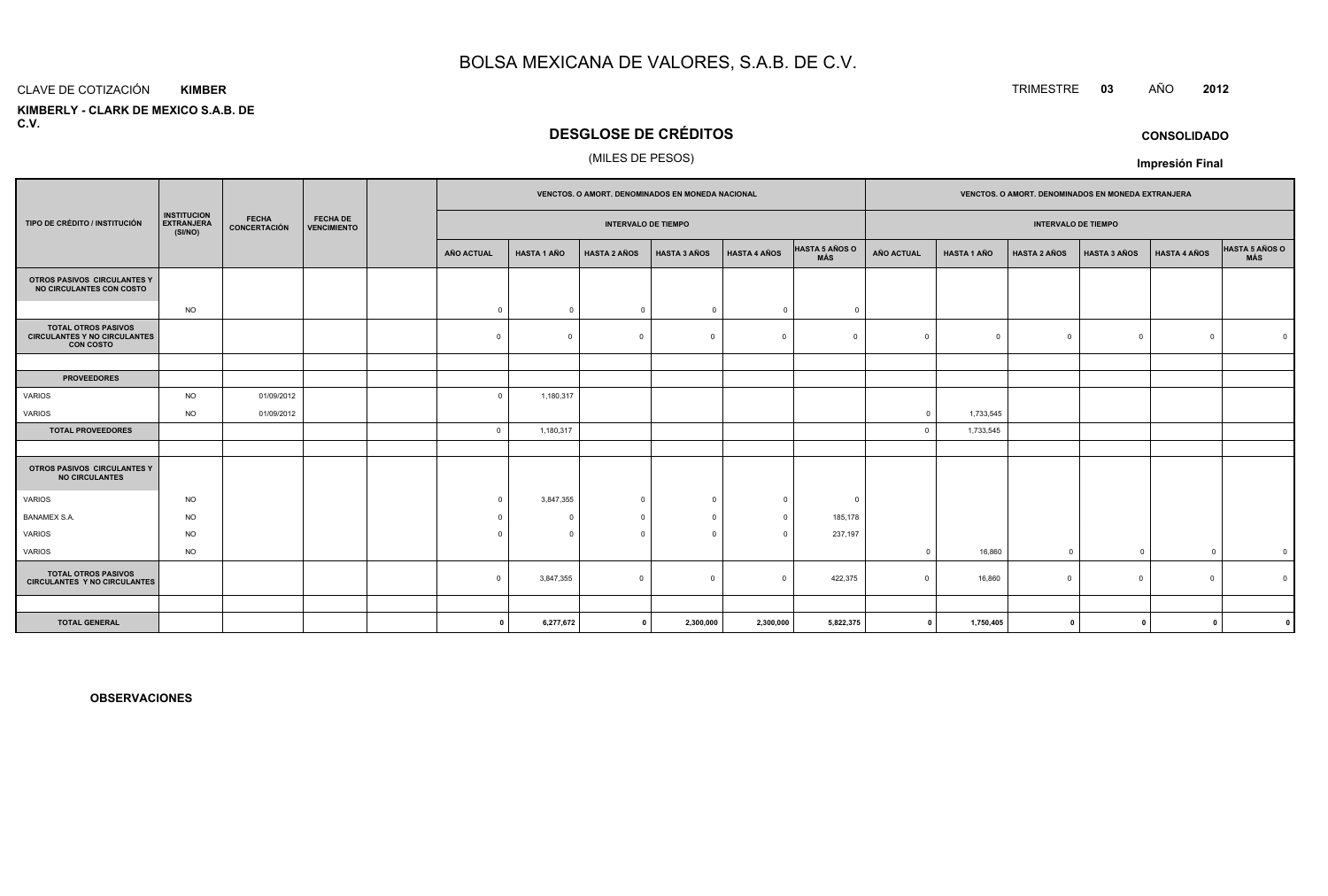#### CLAVE DE COTIZACIÓN: **KIMBER KIMBERLY - CLARK DE MEXICO S.A.B. DE C.V.**

#### **POSICIÓN MONETARIA EN MONEDA EXTRANJERA**

#### **CONSOLIDADO**

#### **(MILES DE PESOS)**

#### **Impresión Final**

| POSICIÓN EN MONEDA EXTRANJERA | <b>DÓLARES</b>   |                       | <b>OTRAS MONEDAS</b> |                       | <b>TOTAL MILES DE</b> |
|-------------------------------|------------------|-----------------------|----------------------|-----------------------|-----------------------|
| (MILES DE PESOS)              | MILES DE DÓLARES | <b>MILES DE PESOS</b> | MILES DE DÓLARES     | <b>MILES DE PESOS</b> | <b>PESOS</b>          |
| <b>ACTIVO MONETARIO</b>       | 88,207           | 1,136,106             | 0                    | 0                     | 1,136,106             |
| <b>CIRCULANTE</b>             | 88,207           | 1,136,106             | $\mathbf 0$          | 0                     | 1,136,106             |
| NO CIRCULANTE                 | 0                | 0                     | $\mathbf 0$          | 0                     | 0                     |
| <b>PASIVO</b>                 | 135,901          | 1,750,405             | $\mathbf 0$          | 0                     | 1,750,405             |
| <b>CIRCULANTE</b>             | 135,901          | 1,750,405             | $\mathbf 0$          | 0                     | 1,750,405             |
| NO CIRCULANTE                 | 0                | 0                     | 0                    | 0                     | 0                     |
| <b>SALDO NETO</b>             | -47,694          | $-614,299$            | 0                    | 0                     | $-614,299$            |

#### **OBSERVACIONES**

EL TIPO DE CAMBIO UTILIZADO PARA LA CONVERSION DE LOS DOLARES ES DE 12.88 PESOS POR DOLAR.

TRIMESTRE: **03** AÑO: **2012**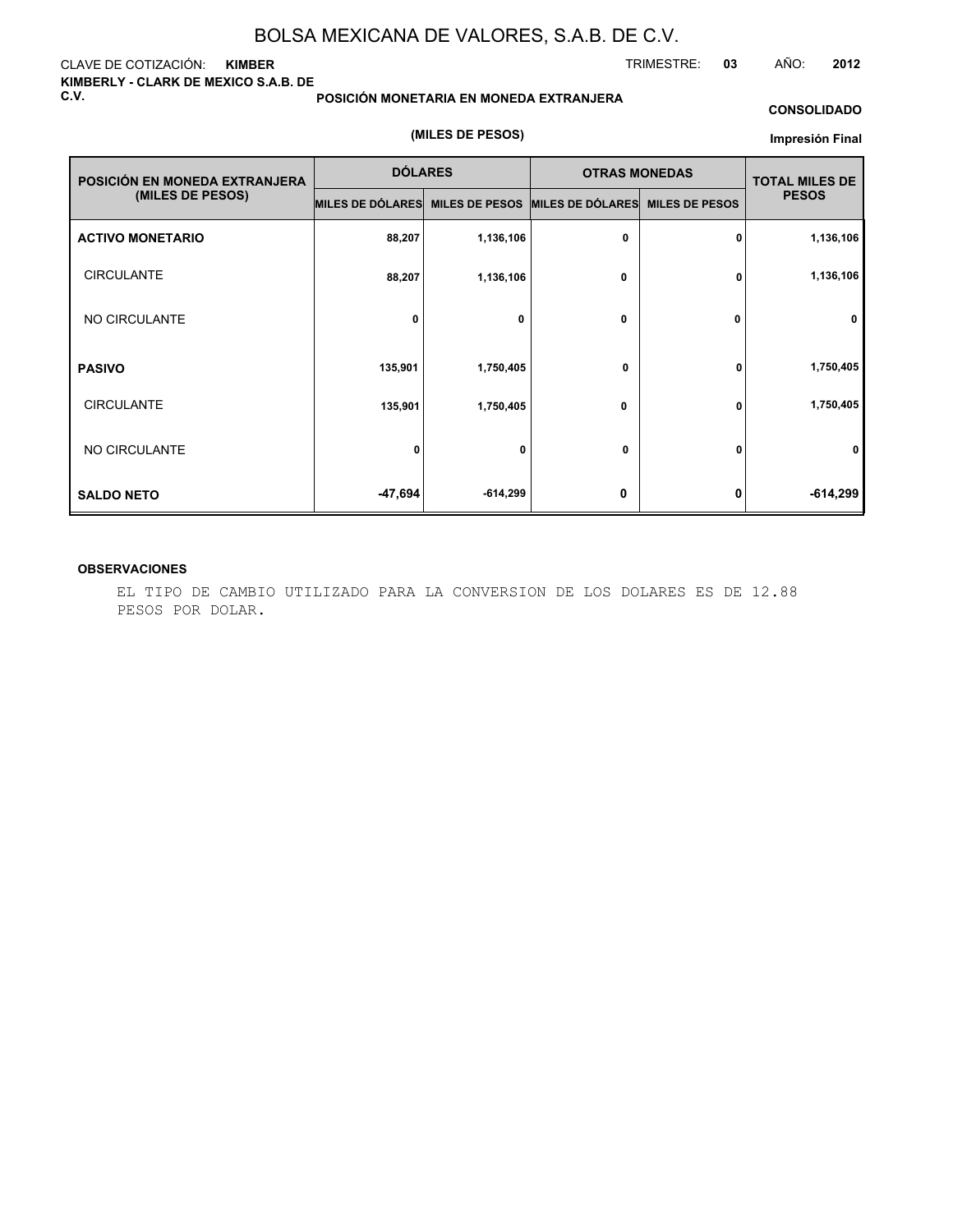| CLAVE DE COTIZACIÓN:                         | <b>KIMBER</b> |                              | TRIMESTRE: | 03 | AÑO:   | 2012                                         |
|----------------------------------------------|---------------|------------------------------|------------|----|--------|----------------------------------------------|
| KIMBERLY - CLARK DE MEXICO S.A.B. DE<br>C.V. |               | <b>INSTRUMENTOS DE DEUDA</b> |            |    | PAGINA | 1/2<br><b>CONSOLIDADO</b><br>Impresión Final |

### **LIMITACIONES FINANCIERAS SEGÚN CONTRATO, ESCRITURAS DE LA EMISION Y/O TITULO**

LAS OBLIGACIONES DE LOS CERTIFICADOS BURSÁTILES, SON DE HACER Y NO HACER; QUE NO INCLUYEN RESTRICCIONES FINANCIERAS.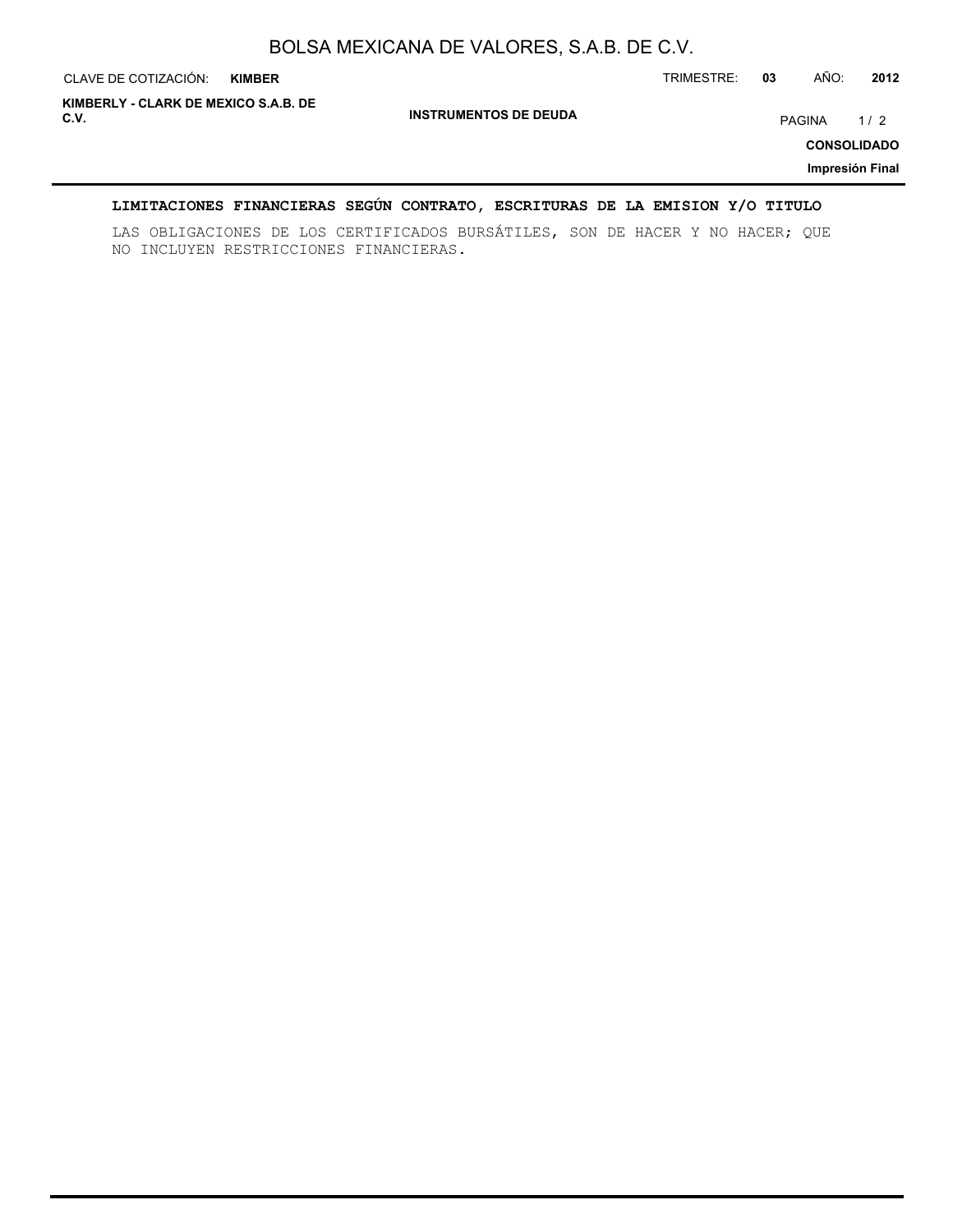| CLAVE DE COTIZACIÓN:                         | <b>KIMBER</b> |                              | TRIMESTRE: | 03            | AÑO: | 2012                                         |
|----------------------------------------------|---------------|------------------------------|------------|---------------|------|----------------------------------------------|
| KIMBERLY - CLARK DE MEXICO S.A.B. DE<br>C.V. |               | <b>INSTRUMENTOS DE DEUDA</b> |            | <b>PAGINA</b> |      | 2/2<br><b>CONSOLIDADO</b><br>Impresión Final |
|                                              |               |                              |            |               |      |                                              |

**SITUACIÓN ACTUAL DE LAS LIMITACIONES FINANCIERAS**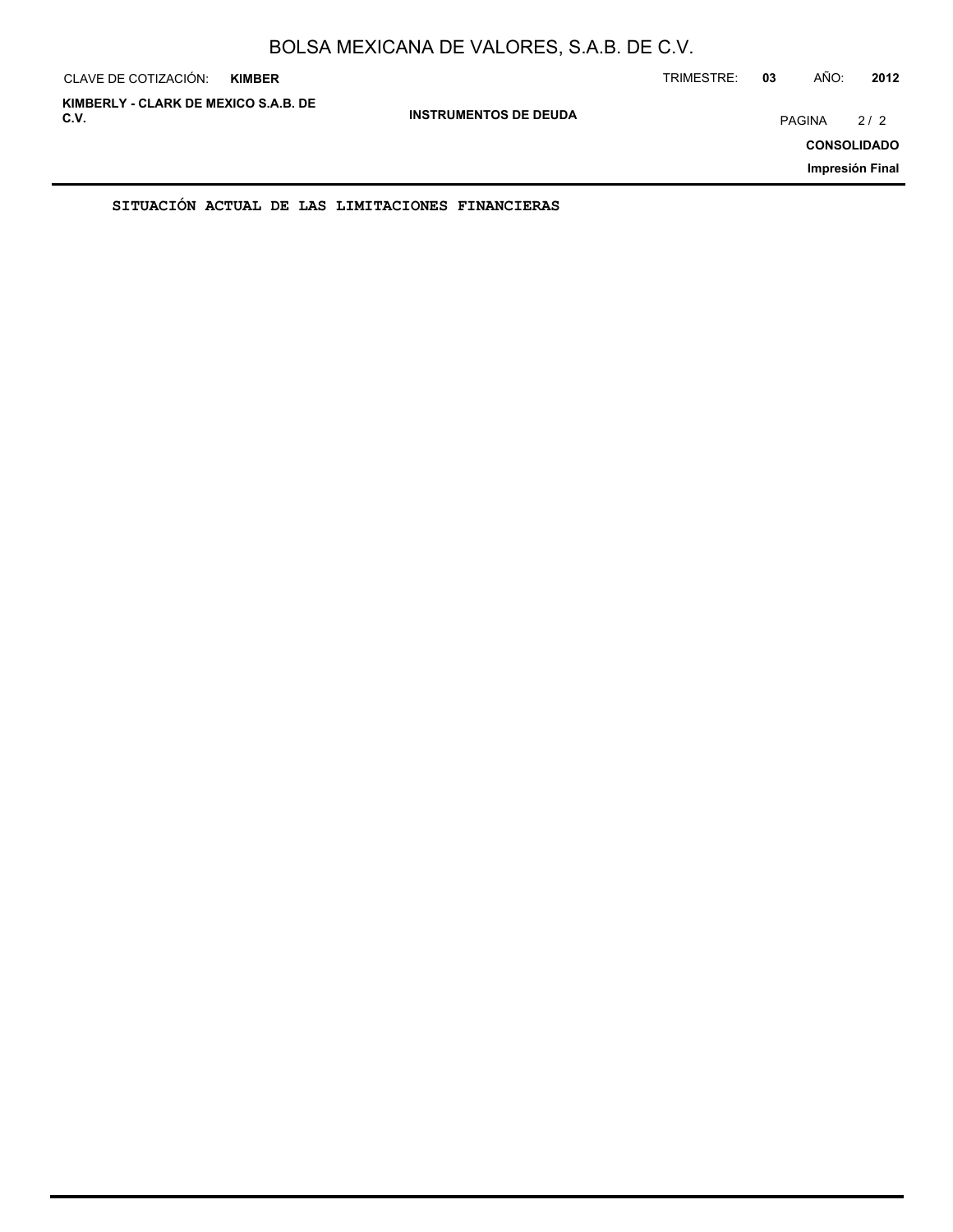CLAVE DE COTIZACIÓN TRIMESTRE **03** AÑO **2012 KIMBER**

**KIMBERLY - CLARK DE MEXICO S.A.B. DE C.V.**

# **DISTRIBUCIÓN DE INGRESOS POR PRODUCTO**

**INGRESOS TOTALES (MILES DE PESOS)**

**CONSOLIDADO**

**Impresión Final**

| <b>PRINCIPALES PRODUCTOS O LINEA</b>      | <b>VENTAS</b>  |                | $%$ DE<br><b>PARTICIPACION EN</b> | <b>PRINCIPALES</b> |                 |  |  |  |  |  |  |  |
|-------------------------------------------|----------------|----------------|-----------------------------------|--------------------|-----------------|--|--|--|--|--|--|--|
| <b>DE PRODUCTOS</b>                       | <b>VOLUMEN</b> | <b>IMPORTE</b> | <b>EL MERCADO</b>                 | <b>MARCAS</b>      | <b>CLIENTES</b> |  |  |  |  |  |  |  |
| <b>INGRESOS NACIONALES</b>                |                |                |                                   |                    |                 |  |  |  |  |  |  |  |
| PROD. AL CONSUMIDOR                       | 0              | 20,422,769     | 0.00                              |                    |                 |  |  |  |  |  |  |  |
| INGRESOS POR EXPORTACIÓN                  |                |                |                                   |                    |                 |  |  |  |  |  |  |  |
| <b>INFORMACION TOTAL</b>                  | 0              | 1,123,557      | 0.00                              |                    |                 |  |  |  |  |  |  |  |
| INGRESOS DE SUBSIDIARIAS EN EL EXTRANJERO |                |                |                                   |                    |                 |  |  |  |  |  |  |  |
| <b>INFORMACION TOTAL</b>                  | 0              | $\Omega$       | 0.00                              |                    |                 |  |  |  |  |  |  |  |
| <b>TOTAL</b>                              | 0              | 21,546,326     |                                   |                    |                 |  |  |  |  |  |  |  |

**OBSERVACIONES**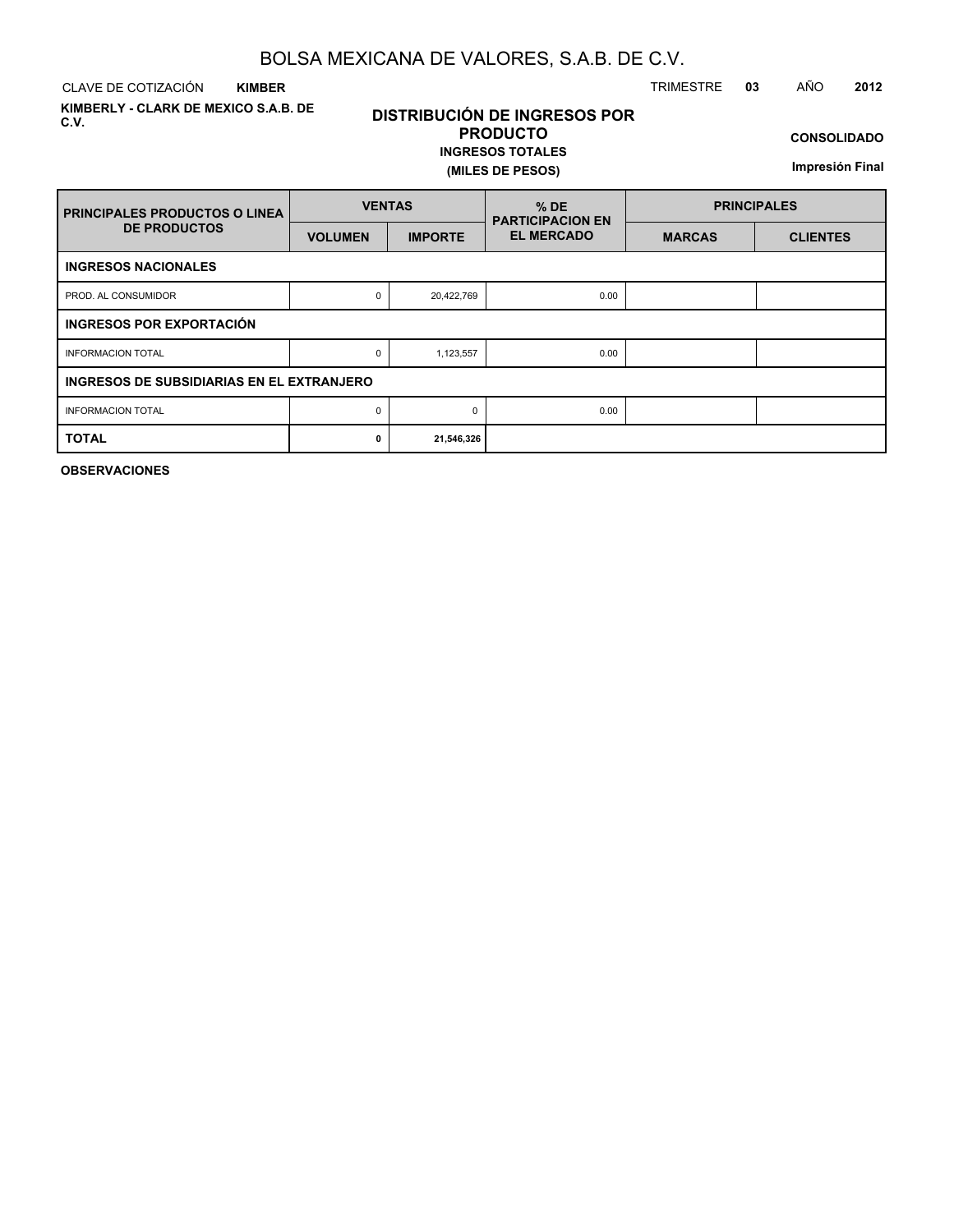**KIMBERLY - CLARK DE MEXICO S.A.B. DE C.V.**CLAVE DE COTIZACIÓN**KIMBER**

# **INTEGRACIÓN DEL CAPITAL SOCIALPAGADO**

#### **CARACTERISTICAS DE LAS ACCIONES**

**CONSOLIDADO**

**Impresión Final**

| <b>SERIES</b> |                           | <b>CUPÓN</b> |                     | <b>NUMERO DE ACCIONES</b>                   | <b>CAPITAL SOCIAL</b> |                          |             |                 |  |
|---------------|---------------------------|--------------|---------------------|---------------------------------------------|-----------------------|--------------------------|-------------|-----------------|--|
|               | VALOR NOMINAL(\$) VIGENTE |              | <b>PORCIÓN FIJA</b> | <b>PORCIÓN VARIABLE</b><br><b>MEXICANOS</b> |                       | <b>LIBRE SUSCRIPCIÓN</b> | <b>FIJO</b> | <b>VARIABLE</b> |  |
| ١A            | 0.00000                   | 35           | 1,636,598,789       |                                             | 1,636,598,789         | 0                        | 4,457       | $\mathbf{0}$    |  |
| lв            | 0.00000                   | 35           | 1,510,008,460       |                                             | 0                     | 1,510,008,460            | 4,127       | $\mathbf{0}$    |  |
| <b>TOTAL</b>  |                           |              | 3,146,607,249       |                                             | 1,636,598,789         | 1,510,008,460            | 8,584       | $\mathbf 0$     |  |

**TOTAL DE ACCIONES QUE REPRESENTAN EL CAPITAL SOCIAL PAGADO A LA FECHA DE ENVIO DE LA INFORMACIÓN:**

3,146,607,249

TRIMESTRE

**OBSERVACIONES**

 **<sup>03</sup>** AÑO**<sup>2012</sup>**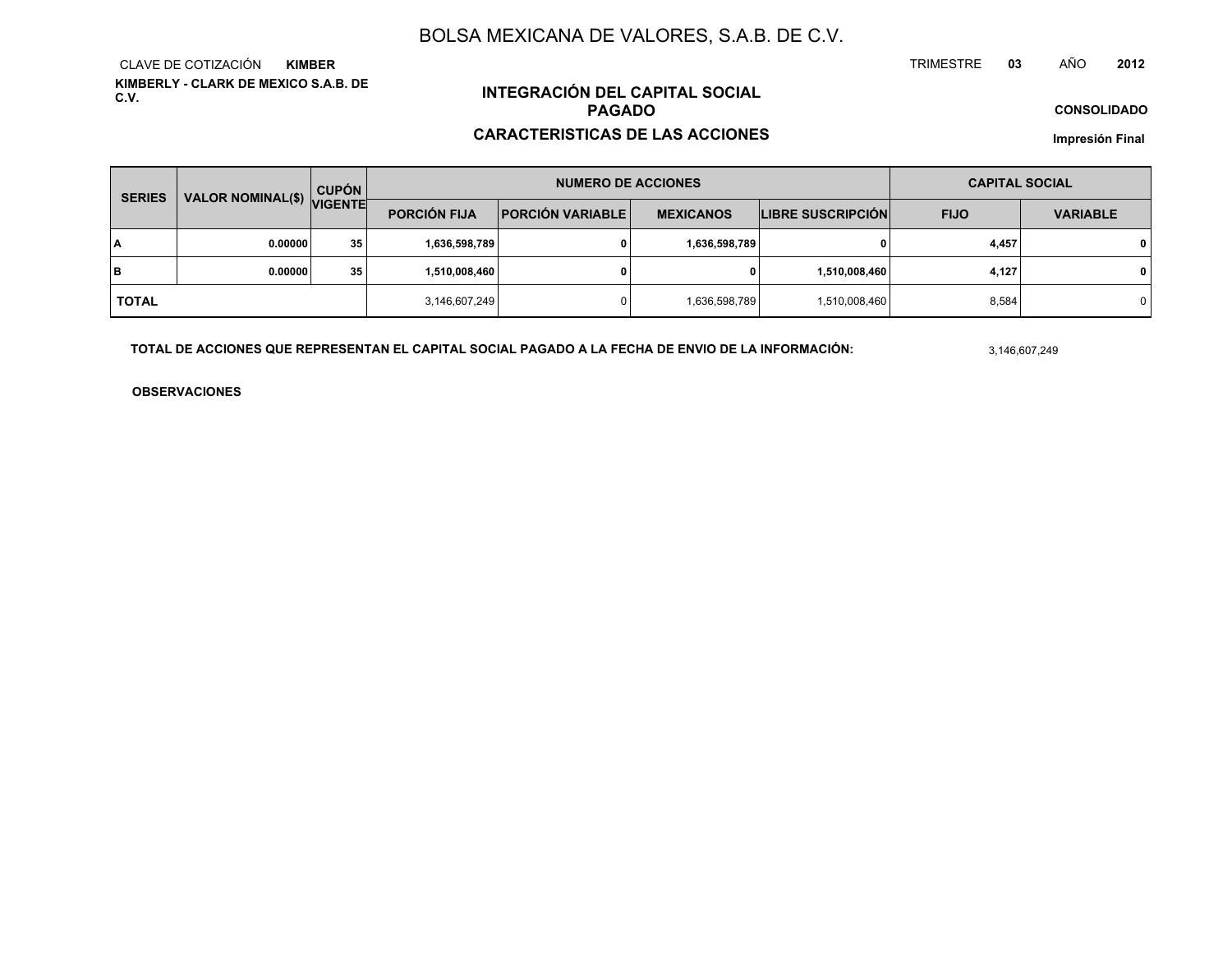CLAVE DE COTIZACIÓN: **KIMBER**

**KIMBERLY - CLARK DE MEXICO S.A.B. DE C.V.** *A* **PAGINA <b>***11* **<b>4 PAGINA** *4 PAGINA <i>4 PAGINA 4 PAGINA 4 PAGINA <i>4 PAGINA*

**INSTRUMENTOS FINANCIEROS DERIVADOS**

TRIMESTRE: **03** AÑO: **2012**

 $114$ 

**CONSOLIDADO**

**Impresión Final**

INFORMACIÓN CUALITATIVA =======================

KIMBER MANTIENE LA POLÍTICA DE QUE EL USO DE DERIVADOS OBEDEZCA EXCLUSIVAMENTE A FINES DE COBERTURA. LA EMPRESA CUENTA CON PROCEDIMIENTOS INTERNOS Y CONTROLES QUE VERIFICAN QUE DICHOS INSTRUMENTOS FINANCIEROS CUMPLAN CON ESE FIN.

EL PROCEDIMIENTO QUE SIGUE LA COMPAÑÍA PARA LA CONTRATACIÓN DE UN INSTRUMENTO FINANCIERO DERIVADO ES EL SIGUIENTE:

EL TESORERO DE LA COMPAÑÍA REALIZA UN ANÁLISIS DE LOS RIESGOS (VALOR EN RIESGO), LIQUIDEZ Y ALTERNATIVAS DE COBERTURA QUE EXISTEN EN EL MERCADO Y QUE HAN SIDO EXPUESTOS POR LAS DISTINTAS INSTITUCIONES FINANCIERAS CON LAS QUE LA EMPRESA TRABAJA. EL TESORERO LE PRESENTA DICHO ESTUDIO Y SU RECOMENDACIÓN AL DIRECTOR DE FINANZAS EL CUAL ANALIZA Y POSTERIORMENTE SOMETE A CONSIDERACIÓN DEL DIRECTOR GENERAL UNA RECOMENDACIÓN. FINALMENTE, TAL RECOMENDACIÓN ES PRESENTADA AL PRESIDENTE DEL CONSEJO QUIEN DA LA APROBACIÓN O NEGATIVA SOBRE LA CONTRATACIÓN DEL INSTRUMENTO FINANCIERO DERIVADO EN CUESTIÓN.

CUANDO UN DERIVADO HA SIDO CONTRATADO, EL ESQUEMA DE COBERTURA A QUE SE REFIERE, SE PRESENTA AL COMITÉ DE AUDITORÍA INTEGRADO POR CONSEJEROS INDEPENDIENTES Y FINALMENTE SE EXPONE AL CONSEJO DE ADMINISTRACIÓN EN LA SESIÓN INMEDIATA SIGUIENTE, CON EL FIN DE MANTENER DEBIDAMENTE INFORMADOS A LOS CONSEJEROS.

RIESGOS SUJETOS DE COBERTURA ============================

DENTRO DE LA ESTRUCTURA DE COSTOS DE LA COMPAÑÍA, LAS PULPAS Y CELULOSAS, ASÍ COMO EL GAS NATURAL TIENEN UN PAPEL IMPORTANTE; ESTOS DOS COMPONENTES DEL COSTO PUEDEN FUNCIONAR COMO SUBYACENTES EN LA CONTRATACIÓN DE ALGÚN INSTRUMENTO FINANCIERO DERIVADO QUE DÉ CERTIDUMBRE A LA ADMINISTRACIÓN DE LA COMPAÑÍA SOBRE SU VALOR FUTURO. AL 30 DE SEPTIEMBRE DE 2012, LA COMPAÑÍA NO CUENTA CON NINGÚN DERIVADO DE COBERTURA SOBRE ESTOS INSUMOS NI SOBRE NINGÚN OTRO COMPONENTE DEL COSTO DE PRODUCCIÓN.

UNA PARTE IMPORTANTE DEL COSTO DE PRODUCCIÓN ESTÁ DENOMINADA EN DÓLARES AMERICANOS. EN EL PASADO LA EMPRESA REALIZÓ OPERACIONES DE COBERTURA SOBRE ESTA DIVISA CON EL FIN DE CUBRIR LA EXPOSICIÓN A FLUCTUACIONES CAMBIARIAS. AL 30 DE SEPTIEMBRE DE 2012, LA EMPRESA NO CUENTA CON NINGÚN DERIVADO SOBRE EL TIPO DE CAMBIO.

EL 100% DE LA DEUDA DE KIMBER ESTÁ DENOMINADA EN PESOS BAJO LA MODALIDAD DE CERTIFICADOS BURSÁTILES DE LARGO PLAZO CON TASAS FIJAS Y VARIABLES. LA ADMINISTRACIÓN DE LA COMPAÑÍA SE HA PREOCUPADO POR REDUCIR LA EXPOSICIÓN EN VARIACIONES DE TASAS DE INTERÉS SOBRE DICHOS CERTIFICADOS BURSÁTILES BUSCANDO UN EQUILIBRIO ENTRE TASAS. CUANDO EN EL MERCADO MEXICANO SE HAN GENERADO OPORTUNIDADES PARA MANTENER DICHO BALANCE, LA EMPRESA HA RECURRIDO A INSTRUMENTOS FINANCIEROS DERIVADOS PARA LOGRAR DICHO FIN.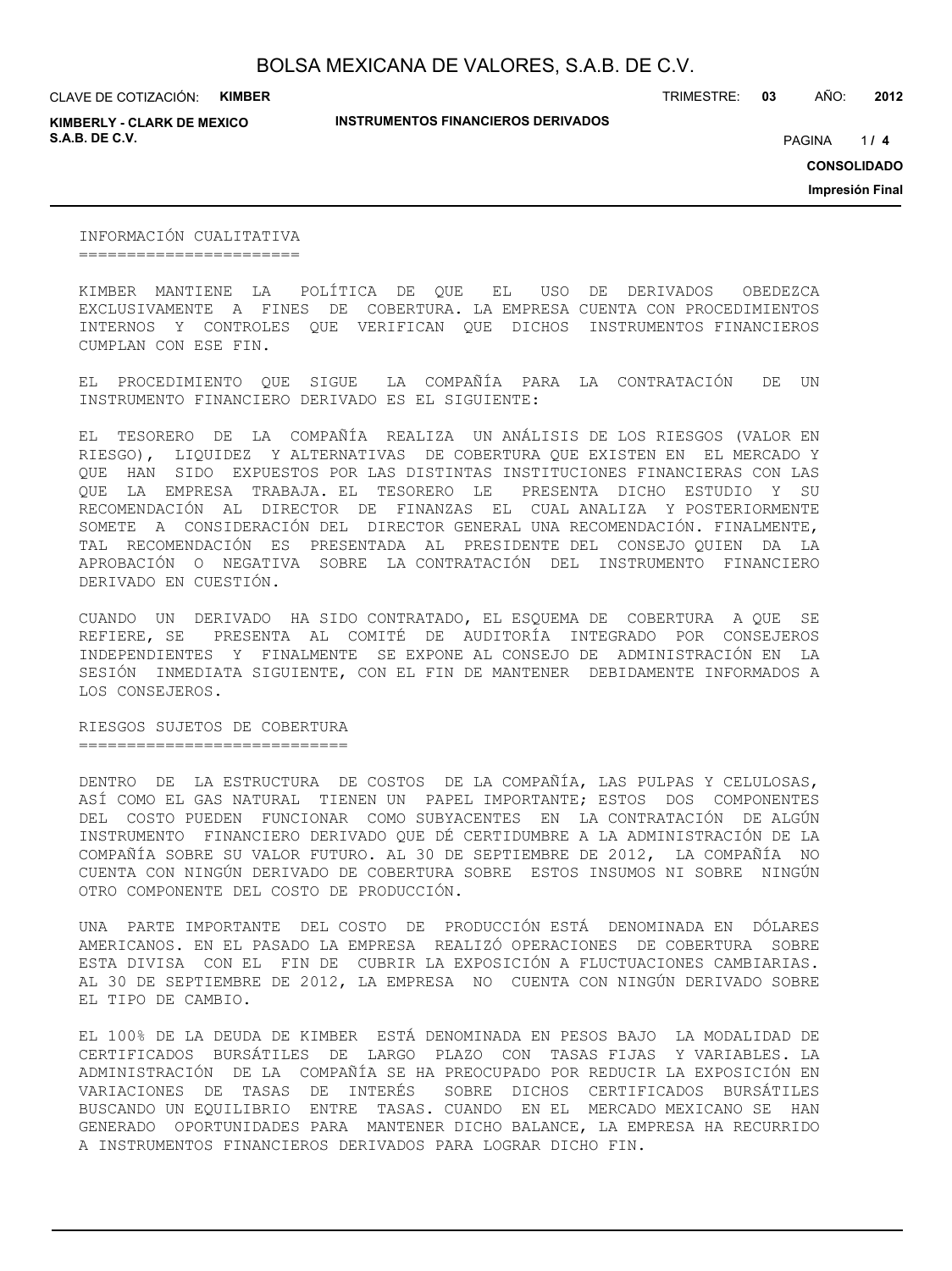CLAVE DE COTIZACIÓN: **KIMBER**

**INSTRUMENTOS FINANCIEROS DERIVADOS**

TRIMESTRE: **03** AÑO: **2012**

**KIMBERLY - CLARK DE MEXICO S.A.B. DE C.V.** PAGINA **/ 4**

 $214$ 

**CONSOLIDADO**

**Impresión Final**

LA EMPRESA NO TIENE RESTRICCIONES SOBRE LOS MERCADOS DE NEGOCIACIÓN DONDE SE LLEVEN A CABO DICHOS INSTRUMENTOS FINANCIEROS DERIVADOS, ESTOS ESTARÁN EN FUNCIÓN DE LAS CARACTERÍSTICAS DEL DERIVADO.

KIMBER NO MANTIENE UNA POLÍTICA SOBRE LLAMADAS DE MARGEN NI COLATERALES, ESTAS SE DECIDEN DEPENDIENDO DEL INSTRUMENTO FINANCIERO DERIVADO QUE SE TRATE EN CUESTIÓN.

LOS PROCEDIMIENTOS INTERNOS SON AUDITADOS POR EL AUDITOR INTERNO DE LA COMPAÑÍA Y LAS CIFRAS REFLEJADAS EN LOS ESTADOS FINANCIEROS PRODUCTO DE LAS OPERACIONES CON INSTRUMENTOS FINANCIEROS DERIVADOS SON AUDITADAS POR EL DESPACHO DE AUDITORÍA EXTERNO CON EL QUE CUENTA LA COMPAÑÍA.

SWAP DE TASAS DE INTERÉS POR CRÉDITOS EN MONEDA NACIONAL ========================================================

AL 30 DE SEPTIEMBRE DE 2012, KIMBER TIENE FINANCIAMIENTOS EN CERTIFICADOS BURSÁTILES POR \$11,250 MILLONES DE PESOS. DE DICHO TOTAL, \$6,300 ESTÁN CONTRATADOS A TASA VARIABLE.

CON LA FINALIDAD DE REDUCIR EL RIESGO EN LAS VARIACIONES EN TASAS DE INTERÉS EL 9 DE JULIO DE 2007 SE REALIZÓ CON EL BANCO NACIONAL DE MÉXICO, S.A. UN CONTRATO DE INTERCAMBIO DE TASAS DE INTERÉS POR UN MONTO DE \$1,500 MILLONES DE PESOS PARA CONVERTIR EL PERFIL DE PAGO DE INTERÉS VARIABLE A TASA FIJA DE 8.01% ANUAL Y CON VENCIMIENTOS MENSUALES. LA FECHA DE VENCIMIENTO DE ESTE CONTRATO ES EL 26 DE JUNIO DE 2017. ESTOS 1,500 MILLONES FORMAN PARTE DE UNA EMISIÓN DE CERTIFICADOS BURSÁTILES POR 2,500 MILLONES EMITIDOS EN 2007, LOS CUALES PAGAN INTERESES A TIIE – 10 PUNTOS BASE.

DEBIDO A QUE TANTO EL IMPORTE COMO LOS VENCIMIENTOS DEL CAPITAL Y LOS PAGOS DE INTERÉS SON IGUALES A LA PORCIÓN DEL CRÉDITO, SE DESIGNÓ A ESTE CONTRATO COMO INSTRUMENTO DE COBERTURA DE FLUJOS DE EFECTIVO. EL PORCENTAJE DE COBERTURA SOBRE LA PARTE DE DEUDA EN TASA VARIABLE ES DEL 24%.

KIMBER HA MANTENIDO LA POLÍTICA DE USAR A LA MISMA INSTITUCIÓN FINANCIERA CON LA QUE SE CONTRATA EL INSTRUMENTO FINANCIERO DERIVADO COMO AGENTE DE CÁLCULO O VALUADOR, EN ESE SENTIDO LA COMPAÑÍA RECIBE INFORMACIÓN MENSUAL SOBRE EL VALOR RAZONABLE DE DICHO INSTRUMENTO.

LA COMPAÑÍA CUENTA CON LÍNEAS DE CRÉDITO SUFICIENTES QUE REDUCEN LA POSIBILIDAD DE UNA LLAMADA DE MARGEN POR LA CONTRAPARTE, DE LA MISMA MANERA DICHAS LÍNEAS DE CRÉDITO PUEDEN FUNCIONAR COMO COLATERAL EN CASO DE SER NECESARIO. AL 30 DE SEPTIEMBRE DE 2012, LA COMPAÑÍA NO HA OTORGADO GARANTÍA ALGUNA EN RELACIÓN AL INSTRUMENTO FINANCIERO DERIVADO.

LA COMPAÑÍA RECONOCE TODOS LOS ACTIVOS O PASIVOS QUE SURGEN DE LAS OPERACIONES CON INSTRUMENTOS FINANCIEROS DERIVADOS EN EL BALANCE GENERAL A VALOR RAZONABLE, INDEPENDIENTEMENTE DEL PROPÓSITO DE SU TENENCIA. EL VALOR RAZONABLE SE DETERMINA CON PRECIOS DE MERCADO RECONOCIDOS Y CON BASE EN TÉCNICAS DE VALUACIÓN ACEPTADAS EN EL ÁMBITO FINANCIERO.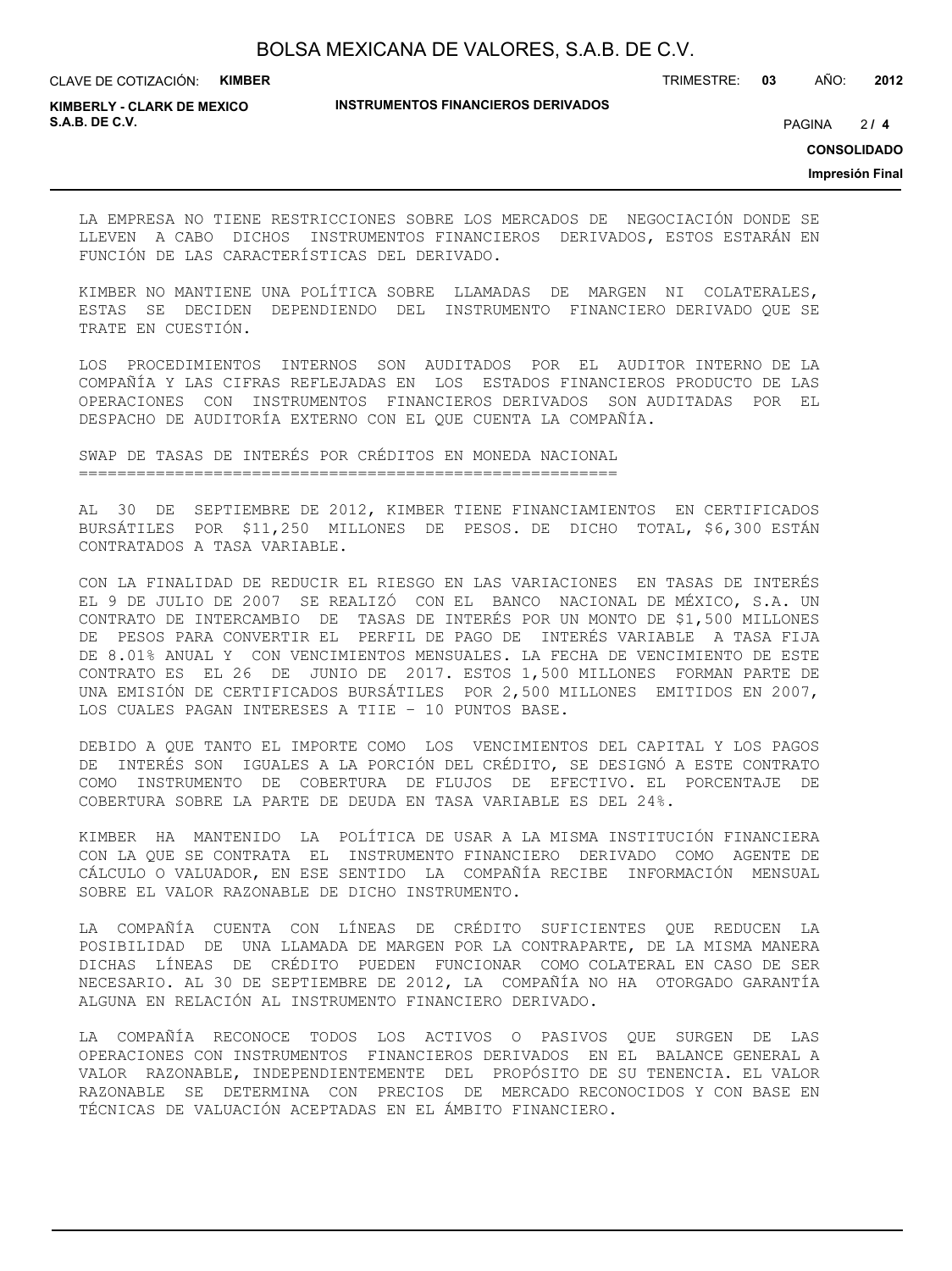CLAVE DE COTIZACIÓN: **KIMBER**

**INSTRUMENTOS FINANCIEROS DERIVADOS**

TRIMESTRE: **03** AÑO: **2012**

**KIMBERLY - CLARK DE MEXICO S.A.B. DE C.V.** PAGINA **/ 4**

 $3/4$ 

**CONSOLIDADO**

**Impresión Final**

INFORMACIÓN DE RIESGOS EN EL USO DE DERIVADOS E INFORMACIÓN CUANTITATIVA ========================================================================

LA COMPAÑÍA CUENTA CON RECURSOS PROPIOS Y LÍNEAS DE CRÉDITO NO COMPROMETIDAS CON DIVERSAS INSTITUCIONES FINANCIERAS LAS CUALES PUDIERA ACCESAR PARA ATENDER CUALQUIER NECESIDAD DERIVADA DE REQUERIMIENTOS POR EL USO DE DERIVADOS. AL 30 DE SEPTIEMBRE DE 2012, LA POSICIÓN DE EFECTIVO DE LA COMPAÑÍA ES DE \$3,723 MILLONES DE PESOS.

A LA FECHA DE ESTE REPORTE NO SE HA IDENTIFICADO NINGÚN RIESGO O CONTINGENCIA FUTURA EN LA POSICIÓN DEL INSTRUMENTO FINANCIERO DERIVADO, DE LA MISMA MANERA NO EXISTE NINGUNA EVENTUALIDAD O CAMBIO EN EL VALOR DEL SUBYACENTE QUE IMPLIQUE QUE EL USO DEL DERIVADO ACTUALMENTE CONTRATADO DIFIERA DEL ORIGINALMENTE CONTRATADO NI QUE IMPLIQUE LA PÉRDIDA PARCIAL O TOTAL DE LA COBERTURA, POR LO TANTO, LA COMPAÑÍA ESTIMA NO ASUMIR NUEVAS OBLIGACIONES CON RELACIÓN A ESTE DERIVADO.

EL VALOR RAZONABLE DE ESTE CONTRATO ES UN PASIVO A LARGO PLAZO POR \$185.2 MILLONES DE PESOS Y LA CONTRAPARTIDA NETA DE IMPUESTOS SE PRESENTA COMO PARTE DEL RESULTADO INTEGRAL EN EL CAPITAL CONTABLE. DURANTE 2012 SE RECONOCIÓ UN EFECTO NETO DESFAVORABLE EN LOS RESULTADOS DEL PERIODO POR \$38.1 MILLONES DE PESOS.

DURANTE EL TRIMESTRE, NO SE VENCIÓ NI SE CERRÓ NINGÚN INSTRUMENTO FINANCIERO DERIVADO. DE LA MISMA MANERA, NINGUNA LLAMADA DE MARGEN FUE RECIBIDA DURANTE DICHO PERIODO.

AL 30 DE SEPTIEMBRE DE 2012, NO SE HA PRESENTADO NINGÚN INCUMPLIMIENTO CON RELACIÓN A ESTE INSTRUMENTO FINANCIERO DERIVADO.

AUN CUANDO DICHO INSTRUMENTO FINANCIERO DERIVADO NO ESTÁ NI REMOTAMENTE CERCANO A LOS LÍMITES IMPUESTOS POR LA CNBV PARA PRESENTAR LA TABLA 1, ÉSTA SE ADJUNTA EN ARAS DE ACLARAR AÚN MÁS LA INFORMACIÓN A NUESTROS INVERSIONISTAS.

| TIPO<br>DE<br>DERIVADO,<br>VALOR<br>$\bigcirc$<br>CONTRATO | FINES<br>DE<br>COBERT.<br>U OTROS<br>FINES<br>TALES<br><b>COMO</b><br>NEGOCIAC. | MONTO<br>NOCIONAL<br>/VALOR<br>NOMINAL | TRIM.<br>ACTUAL  | VALOR DEL ACTIVO<br>SUBYACENTE/<br>VARIABLE DE<br>REFERENCIA<br>TRIM.<br>ANT. | VALOR<br>RAZONABLE<br>TRIM.<br>ACTUAL | TRIM.<br>ANT. | MONTOS<br>DE<br>VENC.<br><b>POR</b><br>AÑO | COLATERAL<br>/LINEAS DE<br>CREDITO/<br>VALORES<br>DADOS EN<br>GARANTÍA |
|------------------------------------------------------------|---------------------------------------------------------------------------------|----------------------------------------|------------------|-------------------------------------------------------------------------------|---------------------------------------|---------------|--------------------------------------------|------------------------------------------------------------------------|
| SWAP<br>DE<br>TASA<br>DE<br>INTERÉS                        | COBER-<br>TURA                                                                  | \$1,500                                | TIEE<br>$-0.10%$ | TIIE<br>$-0.10%$                                                              | $$185.2$ \$197.0                      |               | N/A                                        | N/A                                                                    |

(CIFRAS EN MILLONES DE PESOS)